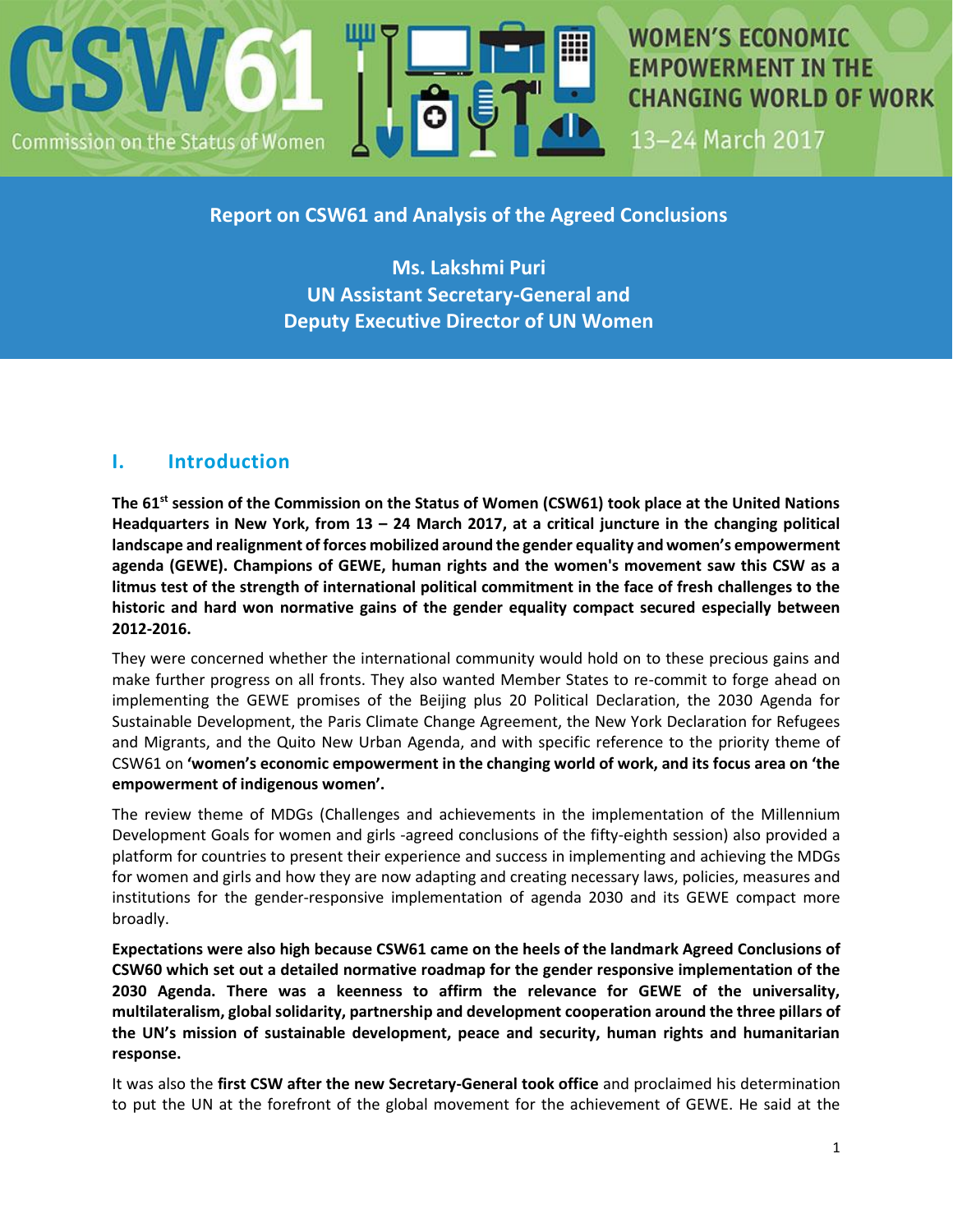

[opening of CSW](https://www.un.org/sg/en/content/sg/speeches/2017-03-13/commission-status-women-remarks) that "the empowerment of women is about breaking structural barriers." "With nearly a billion women entering the global economy in the next decade their empowerment will unleash the potential of all these women and girls - and they will lead the world to a new future." Stressing the importance of accountability, he pledged that the UN and he himself will wholeheartedly support efforts for gender equality and asked all the assembled ministers and officials, delegates, youth and civil society (he addressed a Town Hall of CSOs) "do not let us off the hook. Keep our feet to the fire." The Secretary-General also prioritized preparatory consultations on CSW61 in his Executive Committee.

I[n her statements, the Executive Director](http://www.unwomen.org/en/news/stories/2017/3/speech-ed-phumzile-csw61-opening) called this CSW a barometer of the progress on achieving a world free of gender discrimination and inequality, a world that leaves no one behind. She affirmed that women's economic success is critical for flourishing economies, a positive world of work and breaking repeated poverty cycles as well as for the success of the 2030 Agenda. She noted progress in some areas as well as erosion of gains already made. She gave a clarion call to swift and decisive action so that positive developments happen fast enough, reach tipping point numbers, and changes in the world of work do not leave women further behind. She urged for "constructive impatience", "to change the sluggish trajectory and make real breakthrough impact in certain areas with greatest influence."

In this [statement,](http://statements.unmeetings.org/media2/14682946/chair-of-the-commission-on-the-status-of-men.pdf) the Chair of CSW stressed the relevance of the  $61<sup>st</sup>$  session indicating that it "was a demonstration of the strength of our conviction and belief that together, we can and we will accelerate progress towards the empowerment of women and girls everywhere." The chair emphasized that "the future of work should not, and must not, enshrine and perpetuate existing inequalities." The Commission was expected to provide guidance on how to address and eliminate persistent work related barriers within and across countries that discriminate against women and disadvantage women in the world of work, ensuring solid legislative frameworks are in place; strengthening evidence based guidance; and investing in women's economic empowerment, all of which would strengthen economies and benefit all society.

Both the [NGO consultations](https://www.ngocsw.org/wp-content/uploads/2017/03/Marcch-7-Version-Consultation-Day-Program-2017-revised-3-6-07-v2.pdf) and th[e CSW61 Youth Forum](http://www.unwomen.org/en/news/stories/2017/3/feature-youth-powering-gender-equality-at-csw61) provided valuable inputs and dynamism to the CSW61 deliberations and outcomes. The key messages from the NGO-CSW61 consultation just prior to the opening of the session stressed the need to reimagine the flawed economic model that was perpetuating gender inequality and repurposing it for gender equality and social justice. They insisted on the role and responsibility of the State - through macroeconomic, fiscal, social and development policies to actively create the enabling environment that serves first and foremost social justice and gender equality. The international enabling environment - aid, trade, foreign direct investment, technology policies, were also identified as critical. The role of women's organizations at all levels including grass roots and their activism on the theme was essential. They wanted the private sector to be held to account.

The Deputy Secretary-General Amina Mohammed addressed and inspired the young women and men at the historic CSW61 Youth Forum and called upon them to work together so to ensure that young women can be whatever they want to be with nothing holding them back and called on young men to be allies and partners. She emphasized the urgency of young women's empowerment, called for action not words, and reminded them of the importance of transformation at the local level. She called upon youth to "go back to their communities and be the change agents and torchbearers the world so desperately needs."

Particularly noteworthy was that three young women read messages at the opening Plenary of the highly successful CSW Youth Forum. They emphasized the importance of SDG 5 and its implementation for their empowerment and set out a comprehensive 36-point agenda for action emphasizing that it is crucial to adopt and implement policies, resource programmes, and foster partnerships to economically empower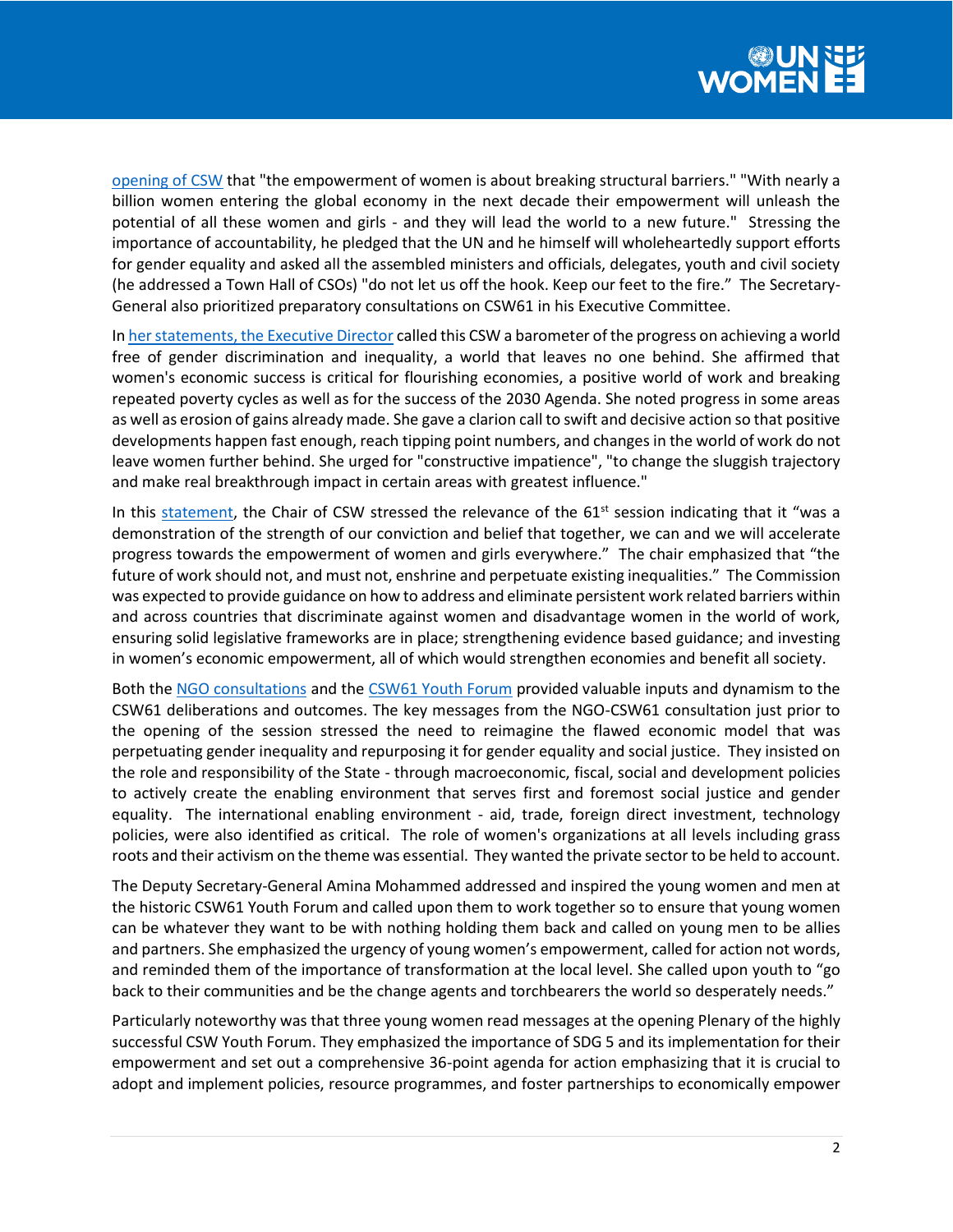

all young women and girls, and sensitize men and young men to embrace this and share decision making space.



The priority theme of CSW61 was **in itself a pioneering one** – 'Women's economic empowerment in the changing world of work'. Whilst women's economic empowerment has previously been considered in various fora including the CSW, this focus on the connection between **women's economic empowerment and the changing world of work encompassing women's right to work and rights at work, as well as the commitment to decent work and full and productive employment, is both new and constitutes a vital area of intergovernmental norm and standard setting**. Coming after CSW60 Agreed Conclusions' reconfirmation that women's economic empowerment is essential for both the full, effective and accelerated implementation of Beijing Platform for Action and for the achievement of the 2030 Agenda, the stakes were very high.

Another context was that, beyond **closing persistent gender gaps** for women and **improving their terms of engagement in the traditional world and sectors of work**, the **world of work is changing rapidly at a pace not seen** 

**before, spurred by innovation and technology, globalization, and increasing human mobility and informality of work**. This changing world of work is at the same time adversely impacted by an unprecedented jobs crisis, persistent and widespread poverty, climate change, conflicts, humanitarian, migration and refugee crises, financial and economic challenges, economic slowdown and persistent and growing inequality between and within countries. **These forces continuously shape the dynamics of the world of work, deepen extant challenges as well as present new and emerging opportunities for women's economic empowerment through their leapfrogging into the new and green economy, 'New Collar' jobs and new entrepreneurship opportunities in the Fourth Industrial Revolution**.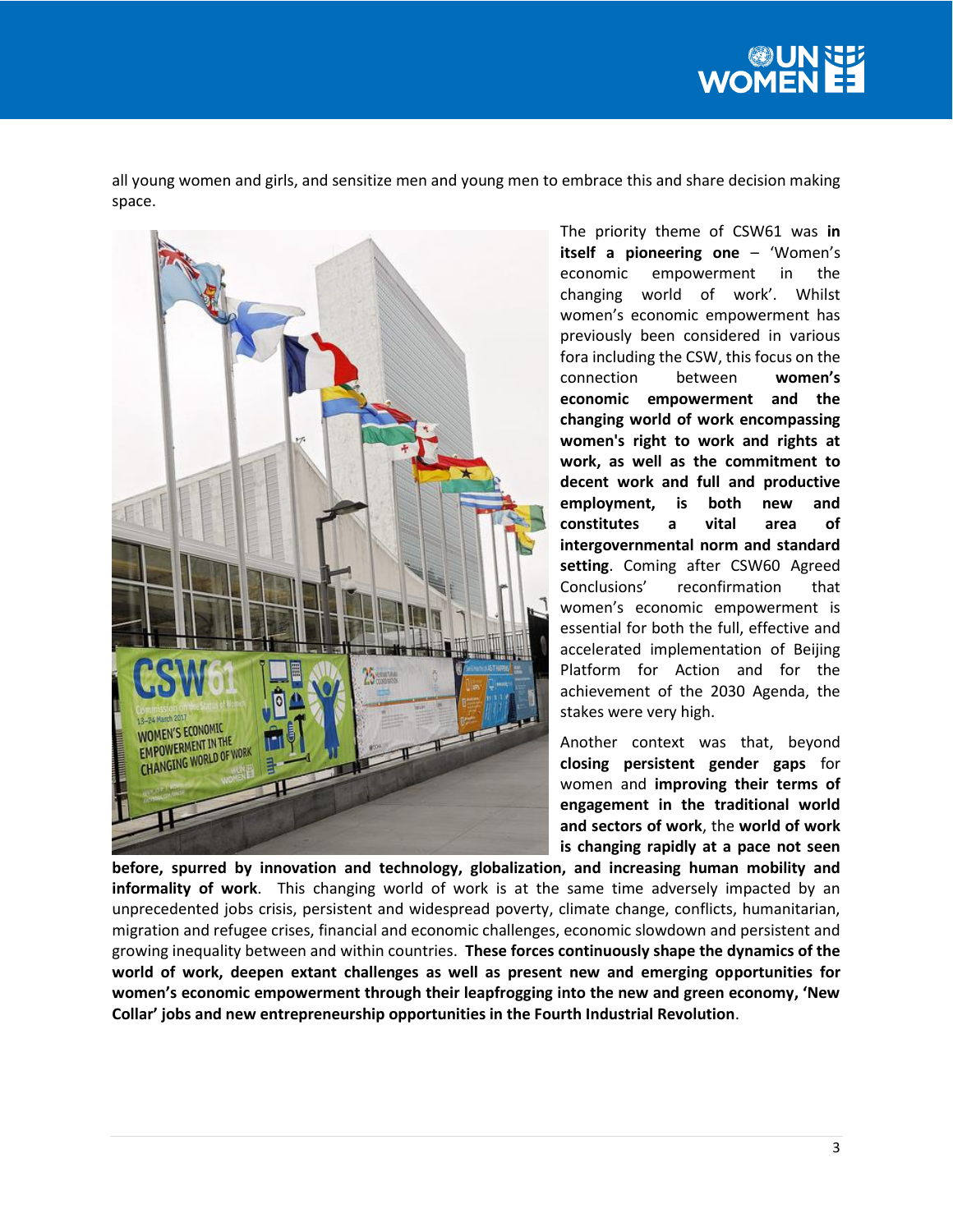# **II. Preparations**

As it is a supreme institutional priority, UN Women's preparations for CSW61 have been systematic, ground up, consultative and all embracing. On the substantive preparations, the Expert Group Meeting was convened involving the participation of experts from government, civil society, and academics, in close collaboration with the ILO. A Report of the Secretary-[General on Women's Economic Empowerment](http://undocs.org/en/E/CN.6/2017/3)  [in the Changing World of Work,](http://undocs.org/en/E/CN.6/2017/3) which examines women's economic empowerment in the changing world of work at a time when the international community has made an unprecedented commitment to gender equality and women's empowerment, in the 2030 Agenda for Sustainable Development, was the substantive basis over which the intergovernmental discussions were structured.

At the country level, and particularly at the regional level, platforms were prepared and political buy-in was secured at the very useful gender ministers' and expert level CSW regional Conferences for Africa in Addis Ababa, for Arab States in Bahrain, for Latin America and the Caribbean in Panama and for Asia Pacific in Bangkok. A multi-stakeholder forum was held at UN Headquarters engaging permanent representatives and delegates of the permanent missions in New York to substantively involve them in the preparations. Civil society was engaged throughout. We also involved the private sector in different preparatory activities.

# **III. Analysis of the Agreed Conclusions of CSW61**

The groundbreaking Agreed Conclusions of CSW61 were adopted by the Commission after over three weeks and more than 100 hours of intense and grueling negotiations among delegations supported by UN Women, with civil society including veterans and youth keeping watch and providing inspiration, insights and advocacy. **As also affirmed by the women's movement and youth, what was remarkable was that the resulting Agreed Conclusions not only held progressive ground on sensitive issues of sexual and reproductive health and reproductive rights and family-related issues, but also secured recommitment on key aspects of the gender equality compact from previous years, built on and consolidated the gains, elaborated on the "normative of implementation" and made pathbreaking new commitments**.

In this respect the following concepts, principles, policies, measures and action recommendations constitute a veritable **Global Plan of Action for the achievement of women's economic empowerment in the changing world of work**. Moreover, the multiple ministerial, civil society and private sector dialogues led to the reimagining of the world of work in a feminist perspective which, when implemented, has the potential to bring about quantitative and qualitative shifts in mindsets, policy and practice in all countries, settings and sectors on this agenda.

**The Commission committed to lead a pivotal transformation for an enabling environment that makes systemic and substantive impact on the reality of all women and girls**. It would also be instrumental in engendering the world of work and transforming the destiny of the women themselves, their economies and societies. Most significantly, the Agreed Conclusions envision and committed all stakeholders to creating what we call an **Ecosystem of Strategic Enablers** that would bring about the feminist transformations for women's full, equal and effective participation, leadership and economic empowerment in the changing world of work.

CSW61 was an occasion to take stock of the why, what and how of bridging the gender gaps in the world of work decisively through the resolve, actions and investments of all stakeholders, **addressing both the**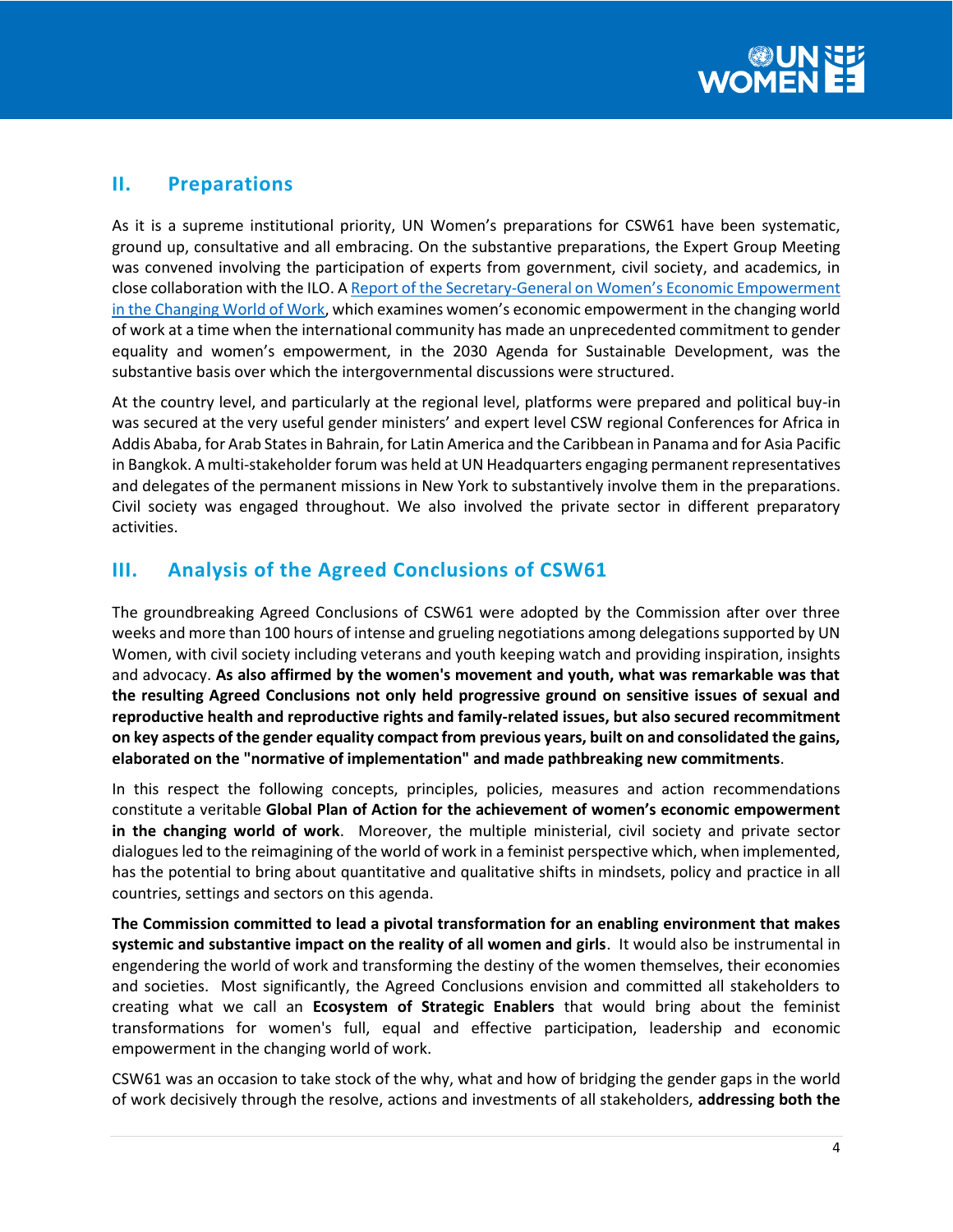

**supply side and the demand side of the labour market and related enabling environments**. Governments, private sector, civil society are expected to do so in the following action categories: Strengthening normative and legal frameworks; Strengthening education, training and skills development; Implementing economic and social policies for women's economic empowerment; Addressing the growing informality of work and mobility of women workers; Managing technological and digital change for women's economic empowerment; Strengthening women's collective voice, leadership and decisionmaking; and Strengthening private sector's role in women's economic empowerment.



# 1. Gender Gaps in the World of Work

The Agreed Conclusions provided a **diagnosis of the existing and growing gender gaps and disparities** in key areas of the world of work as well as their root causes. The major gender gaps identified included those relating to wages, income, pension, social security, work force participation, recruitment, retention, promotion, re-entry, leadership, occupational segregation, burden of unpaid care work, and access to economic and productive resources, all of which were comprehensively outlined. Also, it was recognized that progress has been insufficient and that this was impeding the realization of women's full potential and the full enjoyment of their human rights and fundamental freedoms. **Multiple and persisting structural barriers which contribute to these gender gaps and disparities in the world of work were identified throughout, along with ways to overcome them**.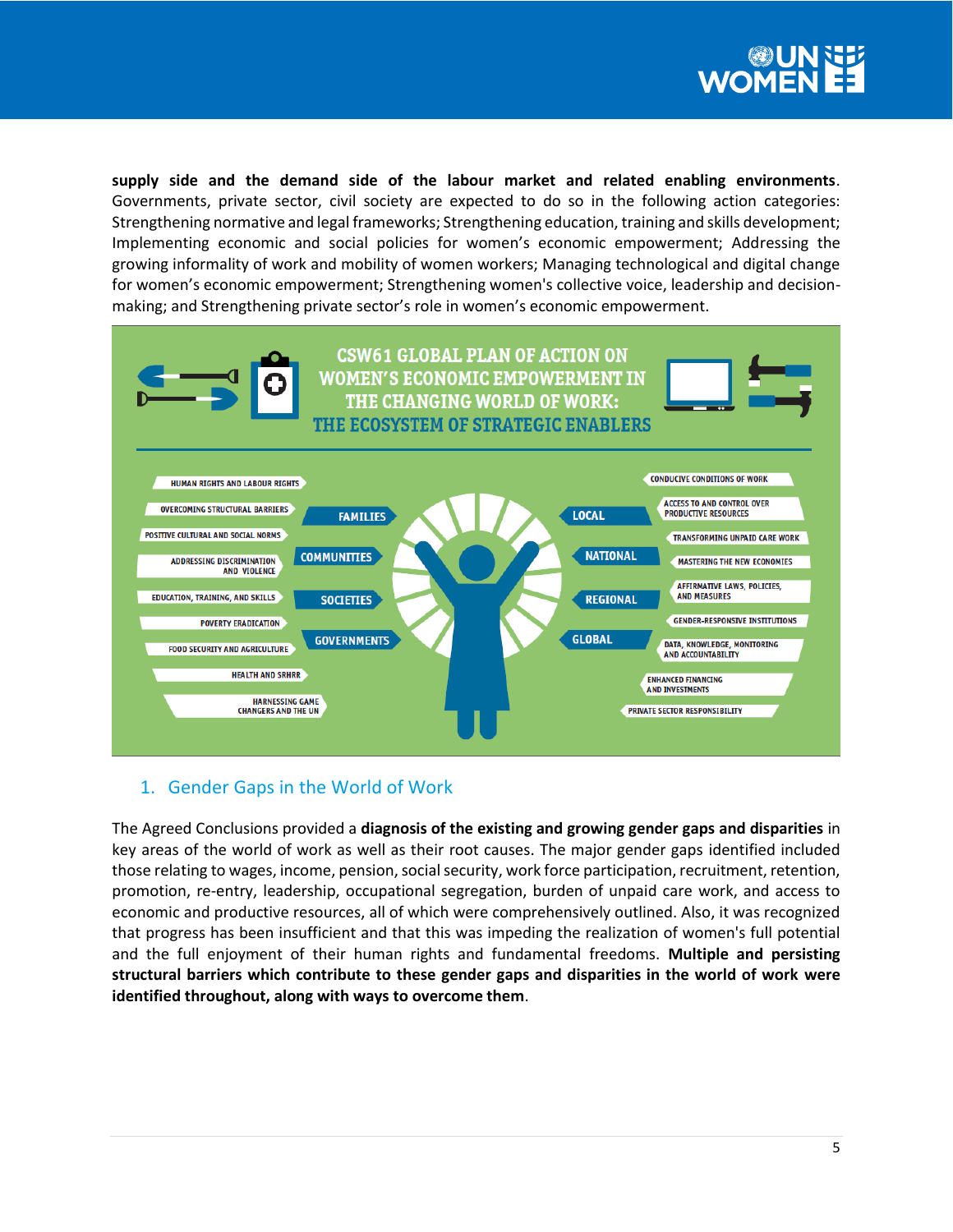

# 2. Human rights and labour rights including life cycle approach

CSW61 provided concrete, practical and action-oriented recommendations towards the achievement of women's economic empowerment by re-affirming and further elaborating upon the **breakthrough concept and principle of advancing women's right to work and rights at work**.



**Women's human rights and fundamental freedoms** were very strongly asserted throughout the text (15 references) with **universality, indivisibility and interconnections of economic, social, cultural and labour rights framing** women's economic empowerment and women's work unpaid, paid, informal and formal. This was an important conjunction and validation that was achieved.

The theme was posited on the foundation of GEWE related norms and standards, human rights treaties and intergovernmental agreements, such as the

Convention on the Elimination of All Forms of Discrimination against Women, the Convention on the Rights of the Child, the Covenant on Economic, Social and Cultural Rights, the Convention on the Rights of Persons with Disabilities, the **Beijing Declaration and Platform for Action, along with relevant ILO conventions and labour standards.** 

The essentiality of women's economic empowerment in the changing world of work was deemed variously **vital, critical, mutually reinforcing and important to the achievement of the 2030 Agenda for Sustainable Development** and identified as both a means and an end.

The juxtaposition of the conceptual **trinity of women's economic rights, women's economic empowerment and economic independence** with women's access to decent work and full and productive employment marks a major leap.

The **importance of the lifecycle approach** was emphasized, including regarding the enjoyment of human rights by all women and girls including women's economic empowerment in the changing world of work; in the context of poverty eradication and ensuring an adequate standard of living and social protection; about the right to education and skills development; and to decent work in new and emerging fields. All this while making clear that child labour for girls is prohibited.

# 3. Conditions of work for women's economic empowerment

## A. Equal Pay and Living Wages

The Commission recognized the worldwide efforts in bridging gender gaps in the labour markets, and noted that additional progress may be made through temporary special measures.

The Commission expressed concern over the persistently low wages earned by women workers and the gender pay gaps which frequently prevent women from providing decent and dignified living conditions for themselves and their families. As never before, **policy recommendations** to deal with these major gender gaps **in both the formal and informal contexts** were provided. **Enacting, strengthening or**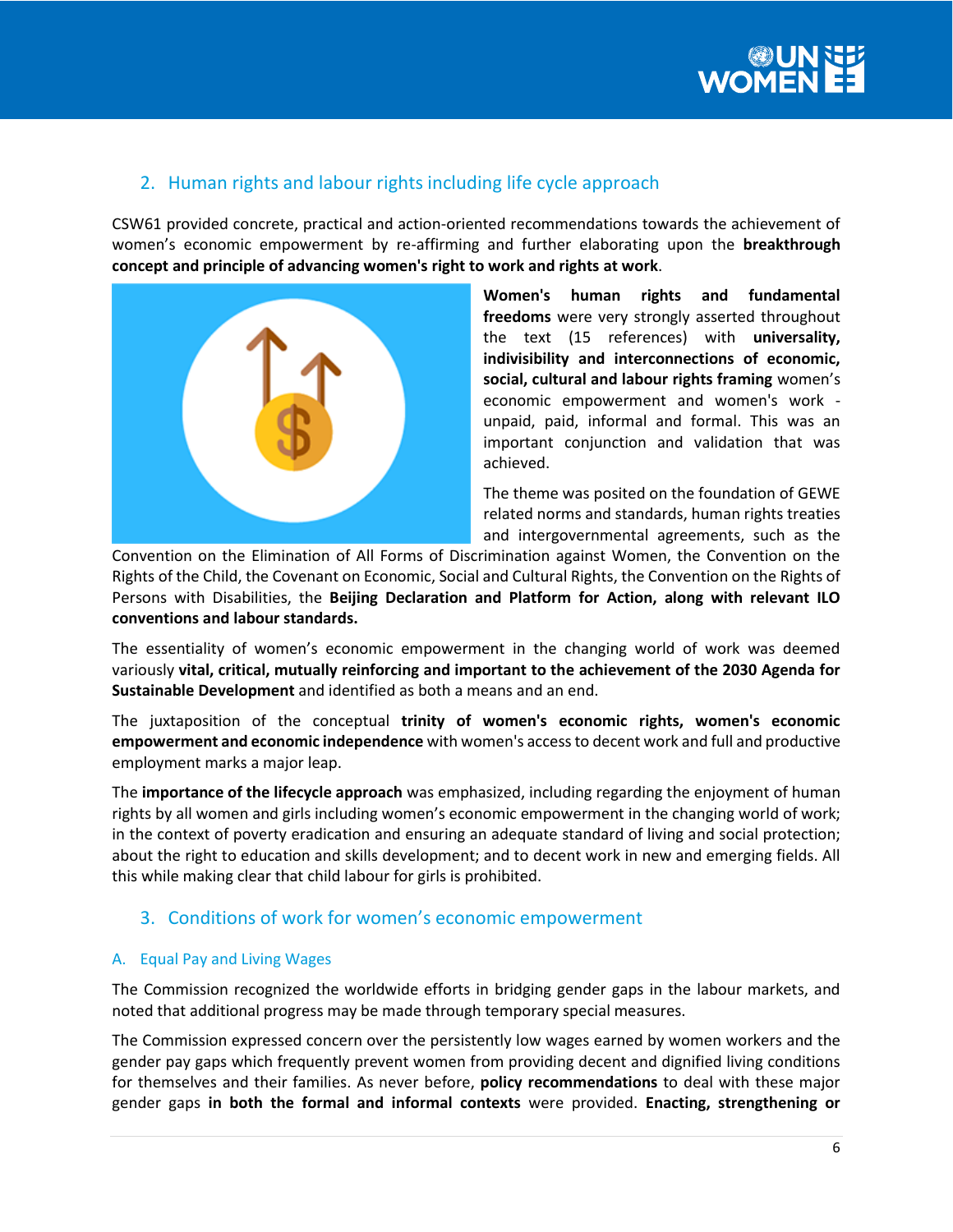**enforcing laws and regulations that uphold the principle of equal pay for equal work or work of equal value in the public and private sectors** was singled out as a critical measure to eliminate the gender pay gap, and effective means of redress and access to justice in cases of non-compliance should be in place.

The implementation of equal pay policies through, for example, social dialogue, collective bargaining, job evaluations, awareness raising campaigns, pay transparency, gender pay audits, certification and review of pay practices and increased availability of data and analysis on the gender pay gap were given as effective and very practical means to bridge the gender pay gap. Regrettably, the reference to enacting and enforcing minimum wage legislation was not retained though reference was indirectly made to the concept of living wage.

## B. From Informal to Formal and Decent Work

The Commission expressed concern regarding **unequal working conditions, limited opportunities for career advancement, as well as the growing high incidence of informal and non-standard forms of employment for women in many regions**. As women employed in the informal economy and in less skilled work are especially vulnerable to abuse and exploitation, **their transition to the formal economy and their equal access to decent work and full and productive employment, and to social protection systems are especially important**.

In this regard, the Commission committed Member States to **facilitate the transition of informal workers, including those engaged in informal paid care and domestic work, home-based work and in micro, small and medium-sized enterprises, as well as work in the agricultural sector and ownaccount and part-time work, to the formal economy**. Actions such as the promotion of decent paid care and domestic work for women and men in the public and private sector; providing social protection and wages that allow for an adequate standard of living; promoting safe working conditions and equal pay for equal work or work of



equal value as well as the occupational safety and health protection to workers in the informal economy are called for. Although there were strong references to the situation of women in the informal economy, and pathways to formalization and decent work, separate and targeted recommendations regarding women domestic workers by the Commission would have been most relevant.

## C. Occupational Segregation

The Commission expressed concern about occupational segregation, **including its vertical and horizontal dimensions, in all sectors**. **It recognized that expanding equal opportunities for women and men in the labor market can address the root causes of segregation in working life, and empower women and men to enter professions in the public and private sectors that are dominated by the opposite sex**.

The Commission consequently **called for action to address the root causes of segregation in working life**, namely structural barriers, gender stereotypes and negative social norms, and the promotion of women's equal access to and participation in labour markets. Education and training, including greater emphasis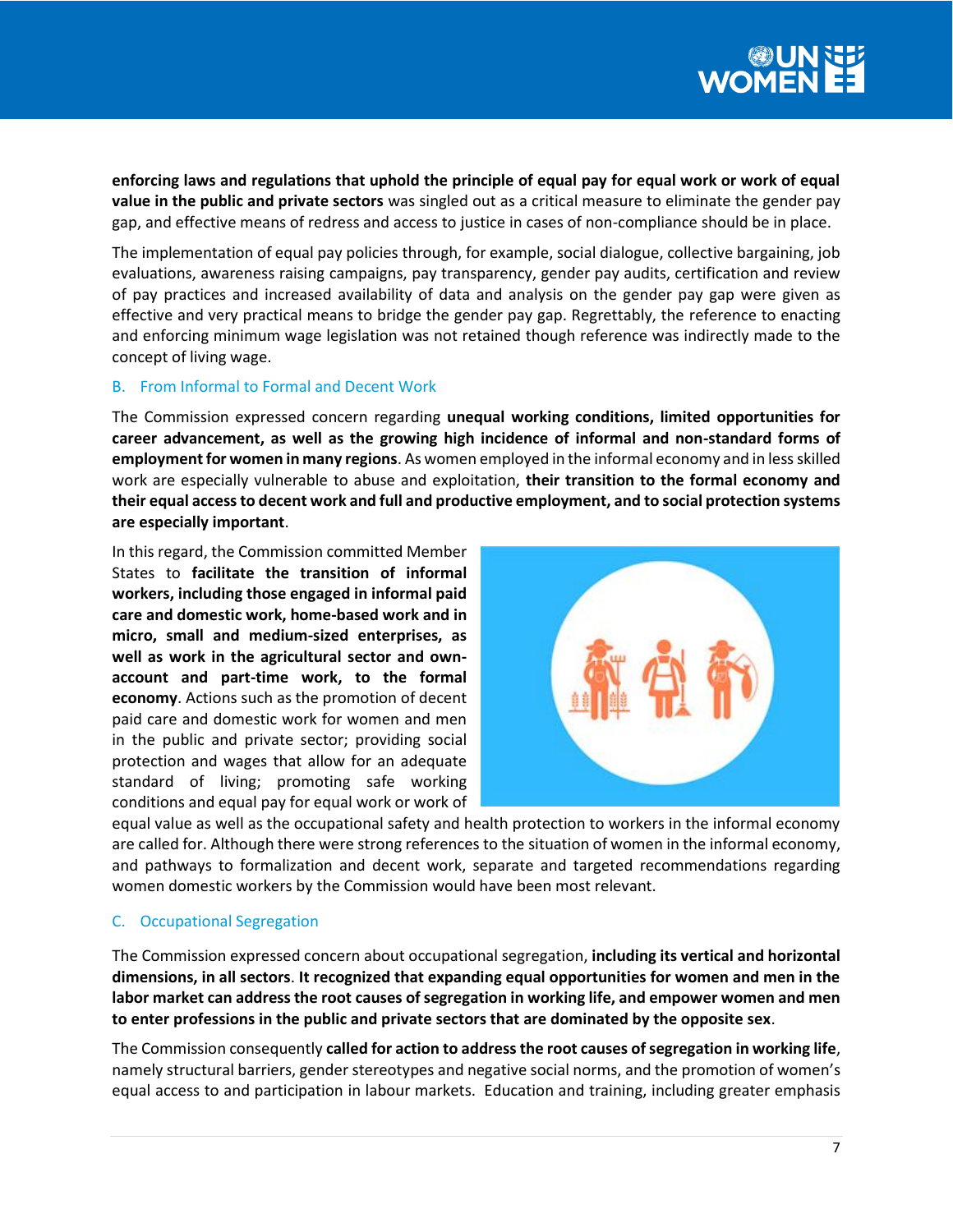on STEM, and women's full access to economic and productive resources, were **identified as measures to overcome occupational segregation and facilitate women's full participation and integration in the formal economy and non-traditional sectors**.

## D. Recruitment, Retention, Re-entry, Promotion and Progression

**The Commission was clear on its specific interest in ensuring that working women have real opportunities to recruitment, retention, re-entry, promotion and progression throughout their lifecycle, to advance in the paid labour market, consolidate economic opportunities and entrepreneurial activities, as well as ensure social protection and pension benefits**.

It highlighted that barriers to these opportunities be compounded by multiple and intersecting forms of discrimination in the private and public spheres, and gave attention in this regard to women with disabilities.

**The elimination of structural barriers and stereotypes that young women face in the transition from school to work and providing access to technical and vocational skills training, entrepreneurship development, job-matching and career guidance, including towards high wage and high growth occupations**, are part of the strategies to ensure women's advancement in the labour market and to address the challenges faced by women returning from care-related career breaks and by older women. Special mention was also made in relation to developing measures to promote re-entry of victims and survivors of violence into the labour market.



## E. Gender-responsive Social Protection and Pensions

**New territory was covered on the need for genderresponsive social protection, social services and care infrastructure, with a focus on equitable, quality, accessible and affordable early childhood education, child care, elder care, health care, care and social services for persons with disabilities and persons living with HIV and AIDS, which meet the needs of both caregivers and those in need of care.**

**Establishing or strengthening inclusive and gender-responsive social protection systems, including floors, to ensure full access to social protection for all without discrimination of any kind,** as well as measures to **progressively achieve** 

**higher levels of protection**, including facilitating the transition from informal to formal work are posited as **critical for the economic empowerment of women in the changing world of work.**

Significant recommendations to the public and private sector about paid maternity, paternity and parental leave, childcare and dependent care facilities, flexible working arrangements, etc., to address the disproportionate share of unpaid care and advance its sharing and reduction were made.

The call to promote legal, administrative and policy measures that ensure women's full and equal access to pensions, through **contributory and non-contributory schemes**, independent of women's employment trajectories and reduction in gender gaps in benefit levels was a key value added.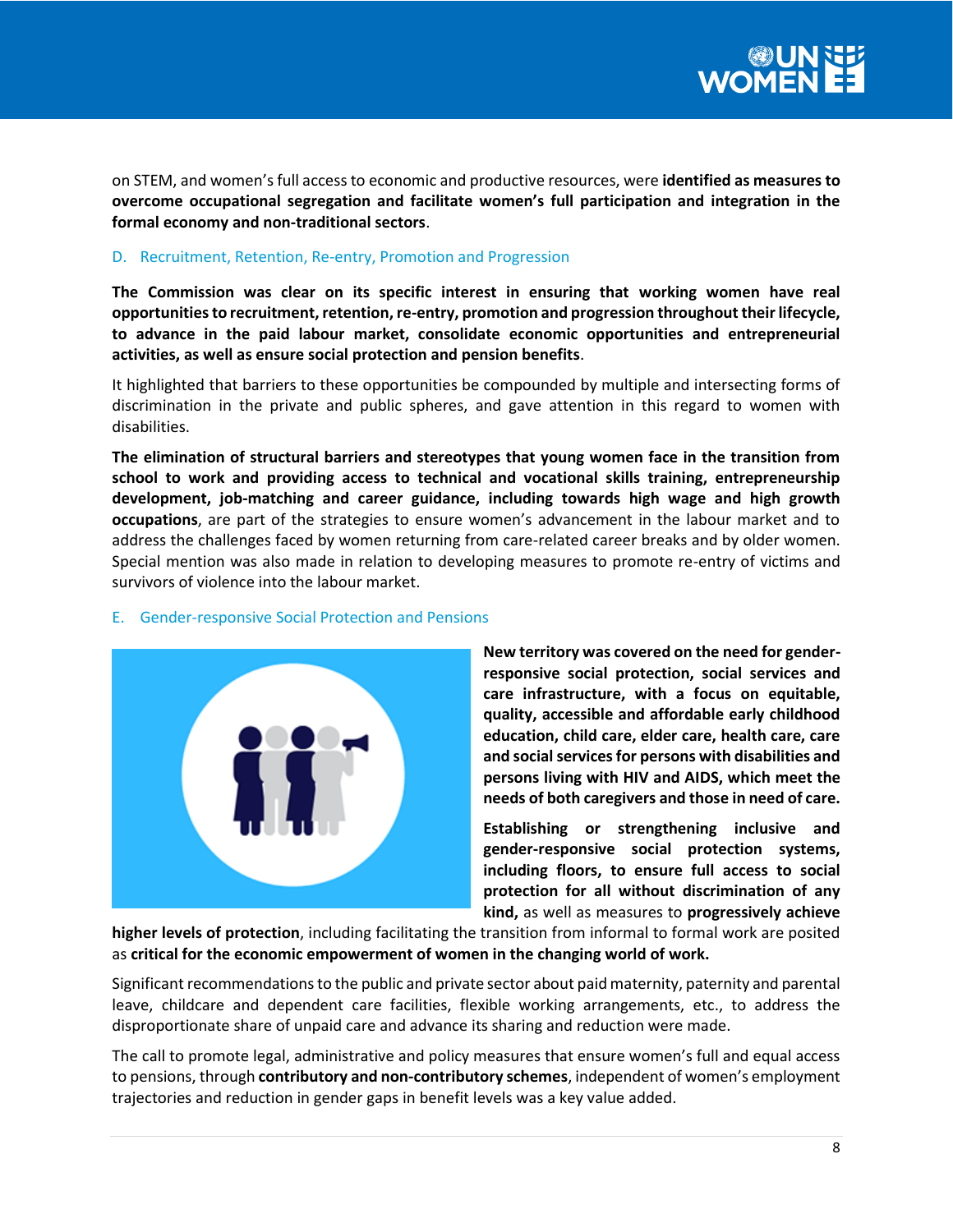

# 4. Transforming unpaid care and domestic work

#### A. Unpaid Care and Domestic Work

A major normative win and key conceptual and practical point for implementation was the **commitment to addressing unpaid care and domestic work. The Agreed Conclusions gave guidance how to concretely achieve SDG 5.4 and, going beyond, to recognize, value, reduce and redistribute women's and girls' disproportionate share of unpaid care and domestic work, and provisioning of related infrastructure and care services.** Moreover, unpaid care work was highlighted in terms of the caring for children, older persons, persons with disabilities, and persons living with HIV and AIDS.

Although unpaid care and domestic work has been dealt with previously, including at CSW53**, the continuum between the disproportionate burden of this work and its impact on women's ability to realize their full potential in productive employment and the formal economy**, is the value added in these Agreed Conclusions, as is the link to SDG 5.4 implementation.

**A key element in this effort is the equal sharing of responsibilities** between women and men and the **prioritizing of social protection policies and infrastructure development.** The Commission recognized the uneven distribution of care



responsibilities **as a significant constraint on women's and girls' completion or progress in education, on women's entry and re-entry and advancement in the paid labour market** and on their economic opportunities and entrepreneurial activities. It recognized that all of this can result in social protection and pension gaps.

The Commission **committed to promoting policies and initiatives** supporting the reconciliation of work and family life and the equal sharing of responsibilities between women and men, **through flexibility in working arrangements without reductions in labour and social protections, provision of infrastructure, technology, and public services, such as water and sanitation, renewable energy, transport, information technologies, as well as accessible, affordable and quality childcare and care facilities and by challenging gender stereotypes and negative social norms and promoting men's participation and responsibilities as fathers and caregivers.**

The Commission called for **measuring the value of unpaid care and domestic work** to determine its contribution to the national economy, for example through periodic **time use surveys**, and for the inclusion of such measurement in the formulation of gender-responsive economic and social policies.

In the data related commitments, the measurement of unpaid care work was considered an indicator of measuring progress in achieving women's economic empowerment.

#### B. Work Life Balance and Family Responsibilities

The Commission paid careful attention to balancing, and sharing work and family responsibilities, and the need to **eliminate structural barriers for women to be able to participate fully in society and equally in**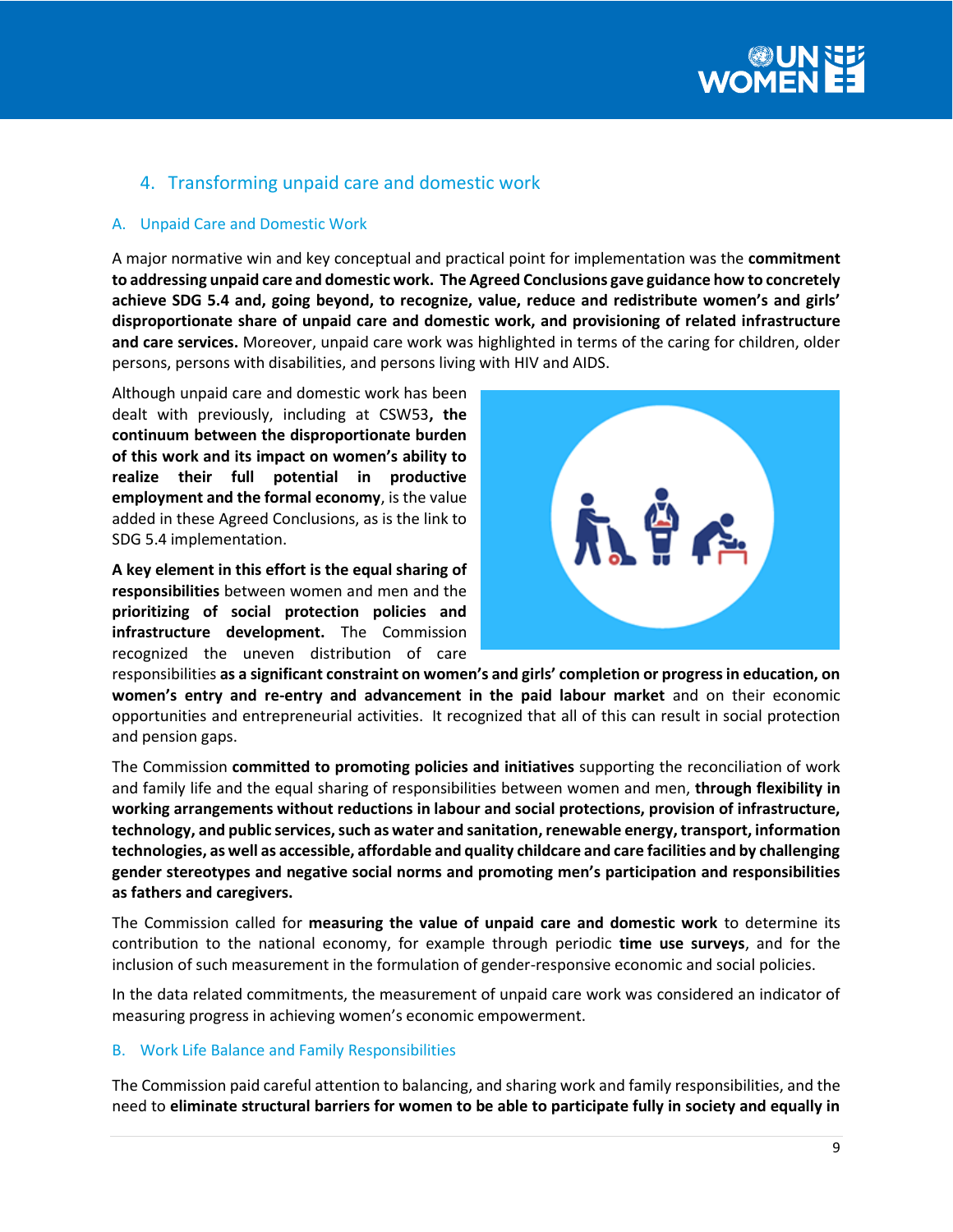

**the world of work**. Among measures to be taken are the strengthening of laws and regulatory frameworks that **promote the reconciliation and sharing of work and family responsibilities for women and men**, including by **designing, implementing and promoting family responsive legislation, policies and services**. When this reflection is linked to the reduction and redistribution of women and girl's disproportionate share of domestic and unpaid work and the role of men and boys, gender-responsive social protection and policies in recruitment, retention, re-entry promotion and progression, it marks an important normative progress.

## 5. Addressing violence and discrimination

## A. Ending Violence Against Women

Another important area of normative progress in the Agreed Conclusions is the **nexus between women's economic empowerment in the changing world of work and women's fundamental right to freedom from violence**. Violence against women in all its forms was **strongly condemned, in public and private spaces including harassment and sexual harassment in the world of work**, domestic violence, femicide and harmful practices such as child, early and forced marriage and female genital mutilation. These were recognized as **major impediments** to women's economic empowerment and to socio- economic development that **hamper women's ability to enter, advance and remain in the job market and make contributions commensurate with their abilities**. The positive aspect that **women's economic autonomy can expand their options for leaving abusive relationships** was also highlighted.

**Equally substantive are the actions proposed**. Member states and stakeholders were asked to strengthen and enforce laws and policies for the elimination of violence against women of all ages in the world of work, provide means of effective redress in cases of noncompliance, address multiple consequences of violence against women and harassment, raise awareness about its costs and develop measures to promote reentry of victims and survivors into the labour market. The improvement of the security and safety of women on the journey to and from work and educational facilities, through gender-responsive rural development strategies and urban planning and infrastructure, including sustainable, safe, accessible and affordable public transportation systems, street lighting, and separate and adequate sanitation facilities, was also very well-articulated as a means to creating an enabling environment for women's economic empowerment in the changing world of work.

Emphasizing the **commitment to combat and eliminate all forms of trafficking in persons** as well as all forms of exploitation, including sexual exploitation and forced labour, the Agreed Conclusions committed to enforcing legal frameworks as well as strengthening and implementing comprehensive and genderand age-sensitive anti-trafficking strategies that integrate a human rights and sustainable development perspective, as well as raising public awareness of the issue of trafficking in persons, in particular women and girls.

It is worth noting that the Commission also adopted a first-ever resolution on Preventing Workplace Sexual Harassment, indicating the importance of dealing seriously with this scourge. It was adopted by consensus.

## B. Addressing intersectionalities and discrimination

While the Commission recognized the contribution by different groups of women to sustainable development, their communities and their families, it was critical that it once again s**tressed the multiple**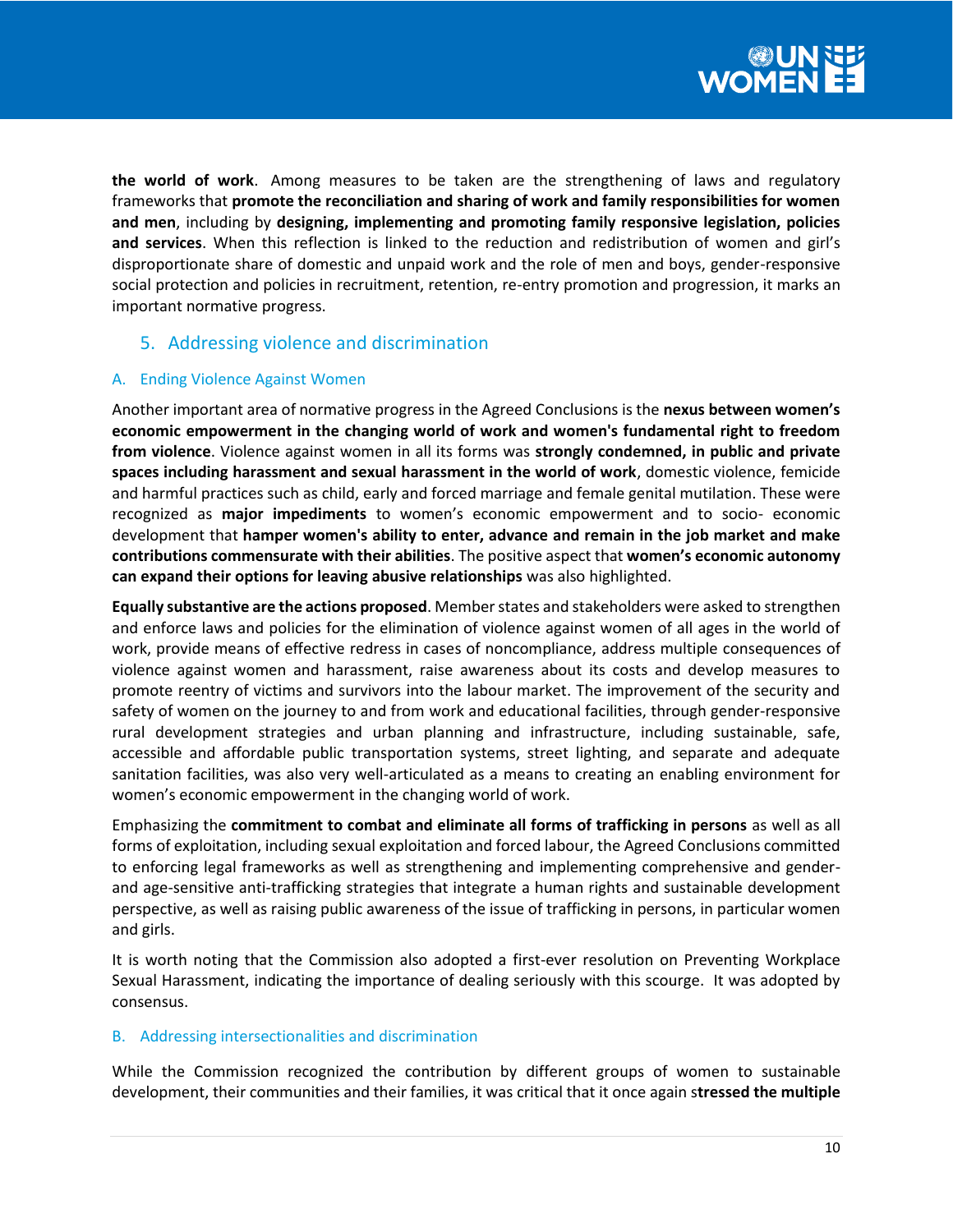

**and intersecting forms of discrimination women are subject to, as well as the attitudinal barriers that hinder women's access to and participation in the workplace on an equal basis with men**. This is a key demand that needs to be addressed so to ensure that the implementation of the 2030 Agenda for Sustainable Development leaves no one behind.

Multiple and intersecting forms of discrimination and marginalization in relation to the world of work were highlighted, with emphasis on **indigenous, rural, migrant and refugee women as well as women with disabilities, women in conflict and post conflict, humanitarian crisis, natural and man-made disasters and under climate change impact**. Persons living with HIV and AIDs were mentioned in the context of caregiving. For the first time, the Commission recognized the important contribution of women and girls of African descent to the development of societies.



In alignment with the focus area of CSW61 on 'The empowerment of indigenous women', the Commission **recognized that the economic empowerment, inclusion and development of indigenous women can enable them to improve their social, cultural and civil and political engagement, achieve greater economic independence and build more sustainable and resilient communities, and noting the contribution of indigenous peoples to the broader economy**. Furthermore, the Commission committed Governments to take measures to promote the economic empowerment of indigenous women

including by **ensuring access to quality and inclusive education** and **meaningful participation in the economy** by **addressing multiple and intersecting forms of discrimination** they face and **barriers, including violence**, and promote their **participation in relevant decision-making processes at all levels and in all areas**, and respecting and protecting their traditional and ancestral knowledge, and noting the importance of the United Nations Declaration on the Rights of Indigenous Peoples, for indigenous women and girls.

As in the past, there is no direct reference to discrimination based on sexual orientation and gender identity.

# 6. Enabler / beneficiary links with Sustainable Development Goals

The Agreed Conclusions approach the topic in a holistic and interconnected manner, making it clear that realizing women's economic empowerment in the changing world of work requires attention to the achievement and impact of key SDGs for progress. **The elaboration of the enabler - beneficiary connection of women's economic empowerment in the changing world of work to the different targets of SDG-5 and to other SDGs is thus a tremendous value added**.

SDG-5 targets of ending all forms of discrimination against women and girls, in law and practice; eliminating violence against women and girls; sexual and reproductive health and reproductive rights; equal participation and leadership in decision-making; are seen as both a means and an end of WEE in various ways, as well as critical links to SDG 8.5, namely "achieve full and productive employment and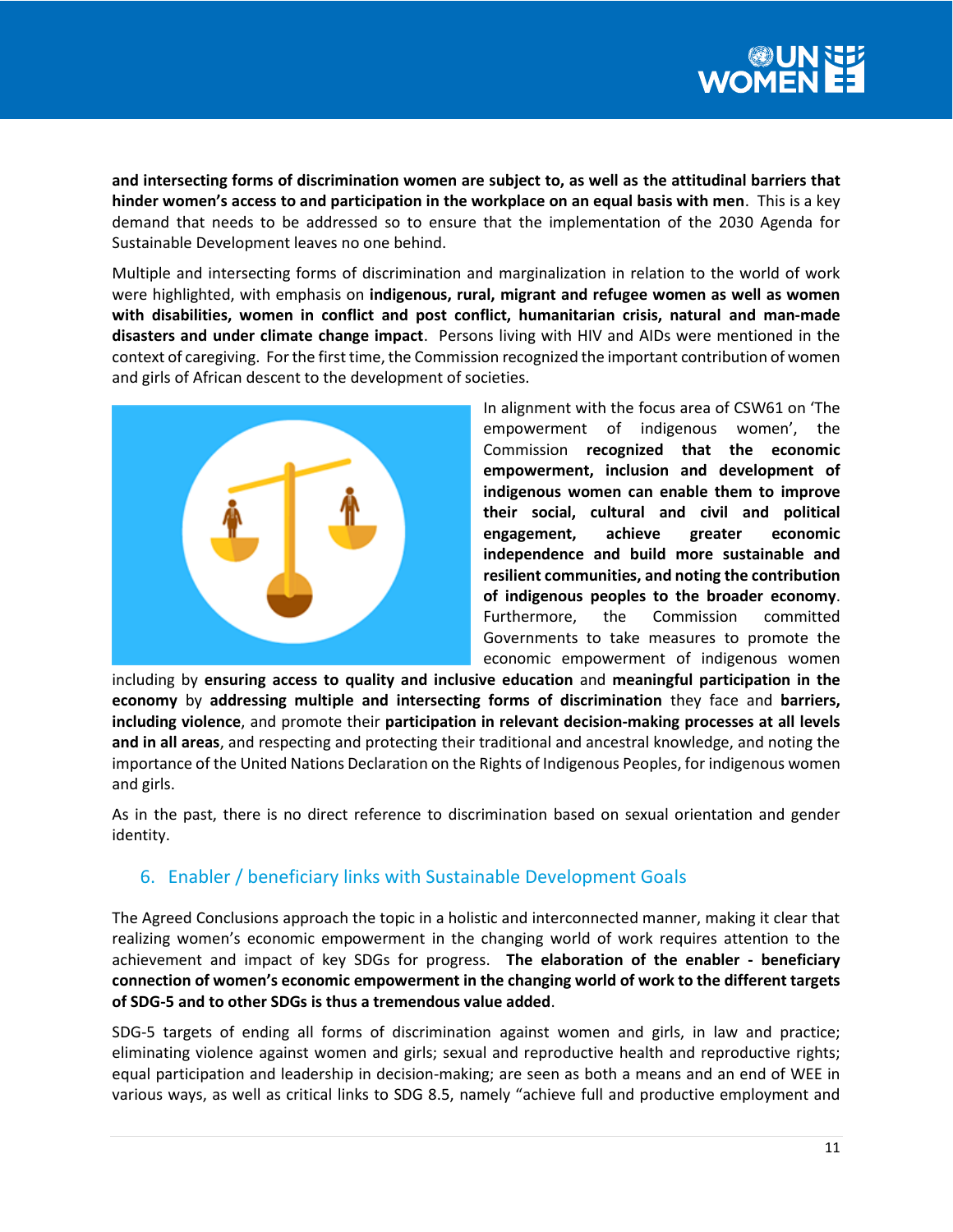decent work for all women and men, including for young people and persons with disabilities, and equal pay for work of equal value" were highlighted throughout. These linkages are both necessary and enabling for gender equality and sustainable development.

While SDGs and their targets are not referred to explicitly, the links to the topics of SDGs 1, 2, 3, 4, 13, 16 and 17, to mention the most obvious, clearly inspired the assessment and recommendations in the Agreed Conclusions.

## A. Poverty Eradication

As the Commission reiterated its concern that the **feminization of poverty** persists, it also acknowledged the **mutually reinforcing links** between the achievement of gender equality and the empowerment of all women and girls and the eradication of poverty, in all its forms and dimensions, and the need to ensure an **adequate standard of living for women and girls throughout their life cycle**, including through social protection systems. The Commission emphasized the **critical importance of social protection policies, and women's economic empowerment in the changing world of work in achieving these and other benefits**.

## B. Food Security and Nutrition

As it recognized the **important role and contribution of rural women and girls to food security and nutrition, especially in poor and vulnerable households**, the Commission also recognized the importance of the empowerment of rural women and their full, equal and effective participation at all levels of decision-making. Equal access to agricultural technologies, through investments and transfer of technology and innovation, efforts to generate integrated and multisectoral policies that improve their productive capacity and incomes and strengthen their resilience were among the actions identified as important to address the existing gaps in and barriers rural women face in trading their agricultural products in local, regional and international markets.

## C. Education, training and skills development

**The value chain of education, training, lifelong learning opportunities and women's economic empowerment in the changing world of work was very well identified in terms of gaps, and what needs to be done to strengthen the transition from education to the world of work, and continuous skills building**. The Commission gave very **practical guidance on what would forge women's path to the world of work on an equal basis with men**, such as universal access to quality education (inclusive, equal and non-discriminatory), promoting lifelong learning opportunities for all, eliminating gender disparities in access to and completion of all levels of education; promoting financial and digital literacy; ensuring that women and girls have equal access to career development, training, scholarships and fellowships, adopting positive actions to build women's and girls' leadership skills, facilitating women's full participation and integration in the formal economy, in all aspects of development and governance at all levels. The need for expanding the **scope of education and training opportunities in, science, technology, engineering and mathematics (STEM**) **and Information and Communication Technology (ICT) and digital fluency** was underlined. **Gender mainstreaming in all education** was emphasized as was adopting measures to guarantee the **safety of women and girls in the school environment**.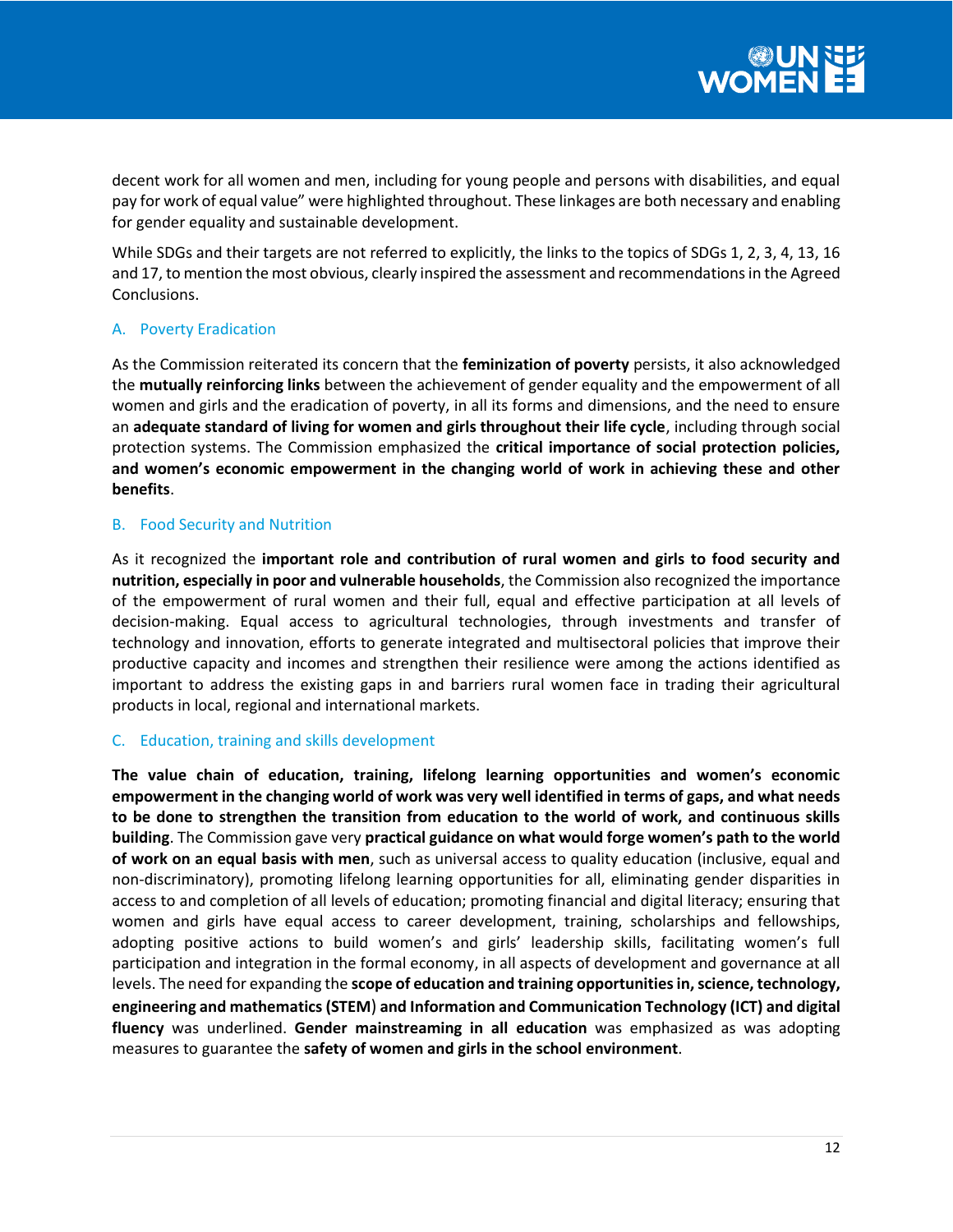

## D. Health

The Agreed Conclusions take a **remarkably holistic approach to women's and girls' enjoyment of the highest attainable standards of physical and mental health as being vital to their lives and wellbeing, to their ability to participate in private and public life, and crucial to women's economic empowerment and their full and equal participation and leadership in the economy and the world of work**. States are asked to improve access to timely, affordable and quality health care systems for women and girls through **gender-sensitive, comprehensive and targeted national strategies and public health policies and programmes**. This includes emphasis on women employed in the health and social sectors.

#### E. Sexual and Reproductive Health and Reproductive Rights

The essential gain of this year is the **affirmation of sexual and reproductive health and reproductive rights as a contribution to the fulfillment of women's economic rights, independence and empowerment**. The paragraph on SRHRR was thus a **major win with an explicit commitment to "ensure universal access to sexual and reproductive health and reproductive rights" as set out in SDG 5.6**. Although there was some disappointment that language from the Agreed Conclusions of CSW60 on SRHRR was not included in its entirety, there is no doubt that what was agreed upon last year during CSW60 continues to be relevant today.

A further added value in this year's emphasis was the combination with a commitment to universal access to sexual and reproductive healthcare services, including for family planning, information and education (SDG3.7) and the integration of reproductive health into national strategies and programmes as well the **recognition that women's human rights include their right to have control over and decide freely and responsibly on all matters related to their sexuality, including sexual and reproductive health, and freedom from coercion, discrimination and violence**.

#### F. Access to Economic and Productive Resources

Going beyond SDG 5, a strong commitment was expressed on the economic rights of women in respect of equal access, ownership and control over economic and productive resources as well as its link to women's economic empowerment.

In this regard, the Commission stressed the need for **enacting legislation and undertaking reforms** to realize the equal rights of women and men, and where applicable girls and boys, **to access economic and productive resources**, including access to, ownership of, and control over land, property and inheritance rights, natural resources, appropriate new technology and financial services, including credit, banking and microfinance. Also, ensuring **equal access to justice and legal assistance,** and ensuring **women's legal capacity and equal rights with men to conclude contracts**, are stated as important for the realization of women's economic rights in the changing world of work.

## G. Climate Change

The climate change related paragraphs represent important progress. The Commission recalled the gender equality commitment in the Paris Agreement on Climate Change, reiterating its concern over the challenge climate change poses to the achievement of sustainable development and that women and girls, who face inequality and discrimination, are often disproportionately affected by the impacts of climate change and other environmental issues, including extreme weather events.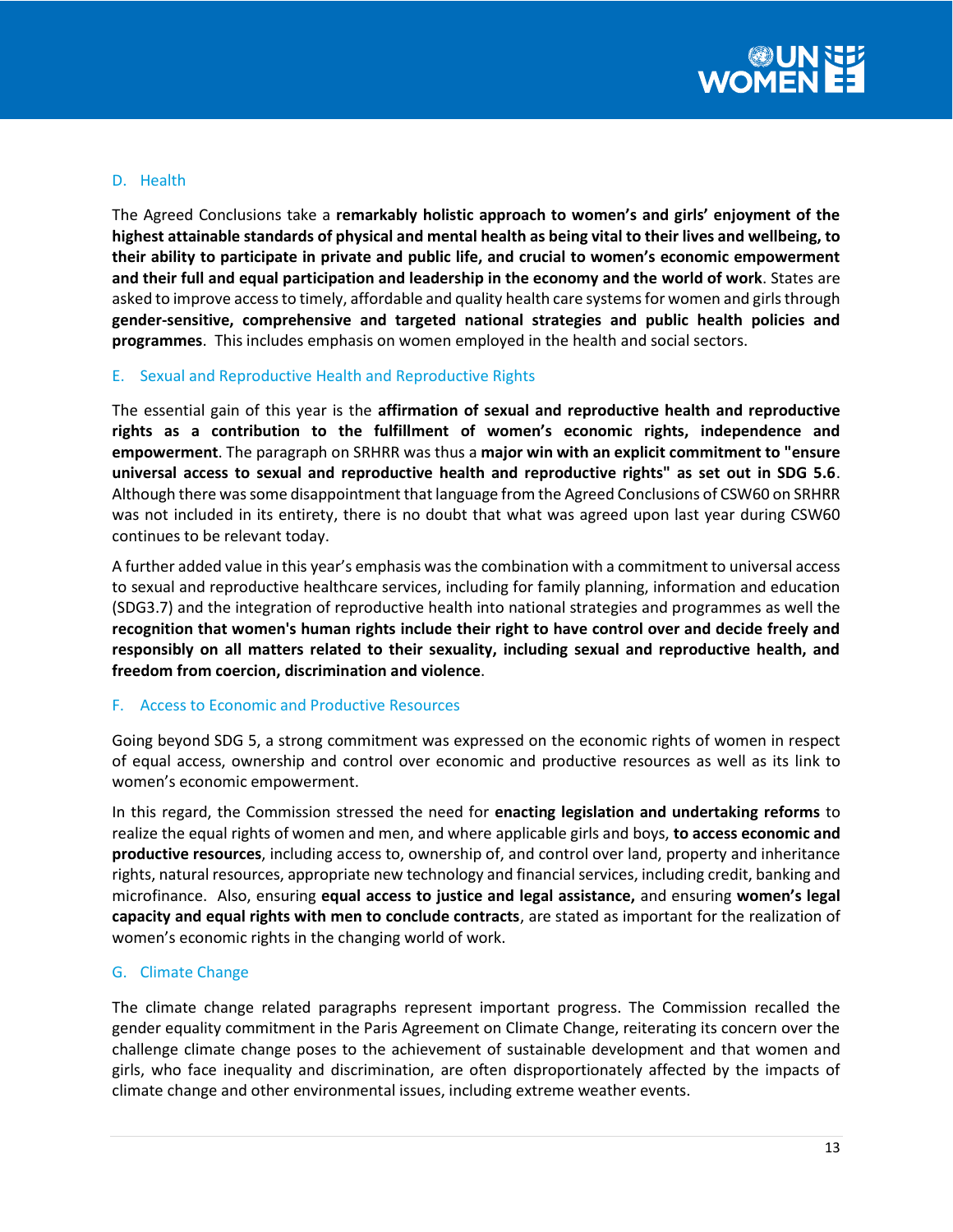

The Commission made specific recommendations on **developing and adopting gender-responsive strategies on mitigation and adaptation to climate change, in line with international and regional instruments, to support the resilience and adaptive capacities of women and girls to respond to the adverse effects of climate change, with the aim to strengthen their economic empowerment, through inter alia, the promotion of their health and well-being, as well as access to sustainable livelihoods, including in the context of a just transition of the workforce.**

## 7. Mastering the new economies

#### A. Technological Change



With rapid developments in technology and opportunities created in the digital world, the Agreed Conclusions called for **managing these changes for the benefit of women and girls**, **by supporting women's access, throughout their life cycle, to skills development and decent work in new and emerging fields**, by expanding the scope of education and training opportunities in **STEM** and **ICT** and **digital fluency**, and **enhancing women's and, as appropriate, girls' participation as users, content creators, employees, entrepreneurs, innovators and leaders**. Investment to enable women to leverage science and

technology for entrepreneurship and economic empowerment in the changing world of work is also called for.

#### B. Migration

As migration is one of the big and feminized phenomena in the changing world of work, a strong take away from this year's Agreed Conclusions is the **emphasis on women migrant workers, and their positive contribution to sustainable development in countries of origin, transit and destination**. Expressing concern for the many migrant women, **particularly those who are employed in the informal economy and in less skilled work** and are especially vulnerable to abuse and exploitation, the Agreed Conclusions underlined the obligation of States to **protect the human rights of migrants, paying attention to the protection of women migrant workers in all sectors and the promotion of labour mobility**, including circular migration, in line with the New York Declaration for Refugees and Migrants. With this reference, the Commission has set an important precedent to inform the forthcoming global migration compact.

## 8. National enabling environment

## A. Affirmative laws, policies and measures

For the above outlined issues, the Commission identified legal, policy, financial and institutional priorities for action in support of women's economic empowerment in the changing world of work.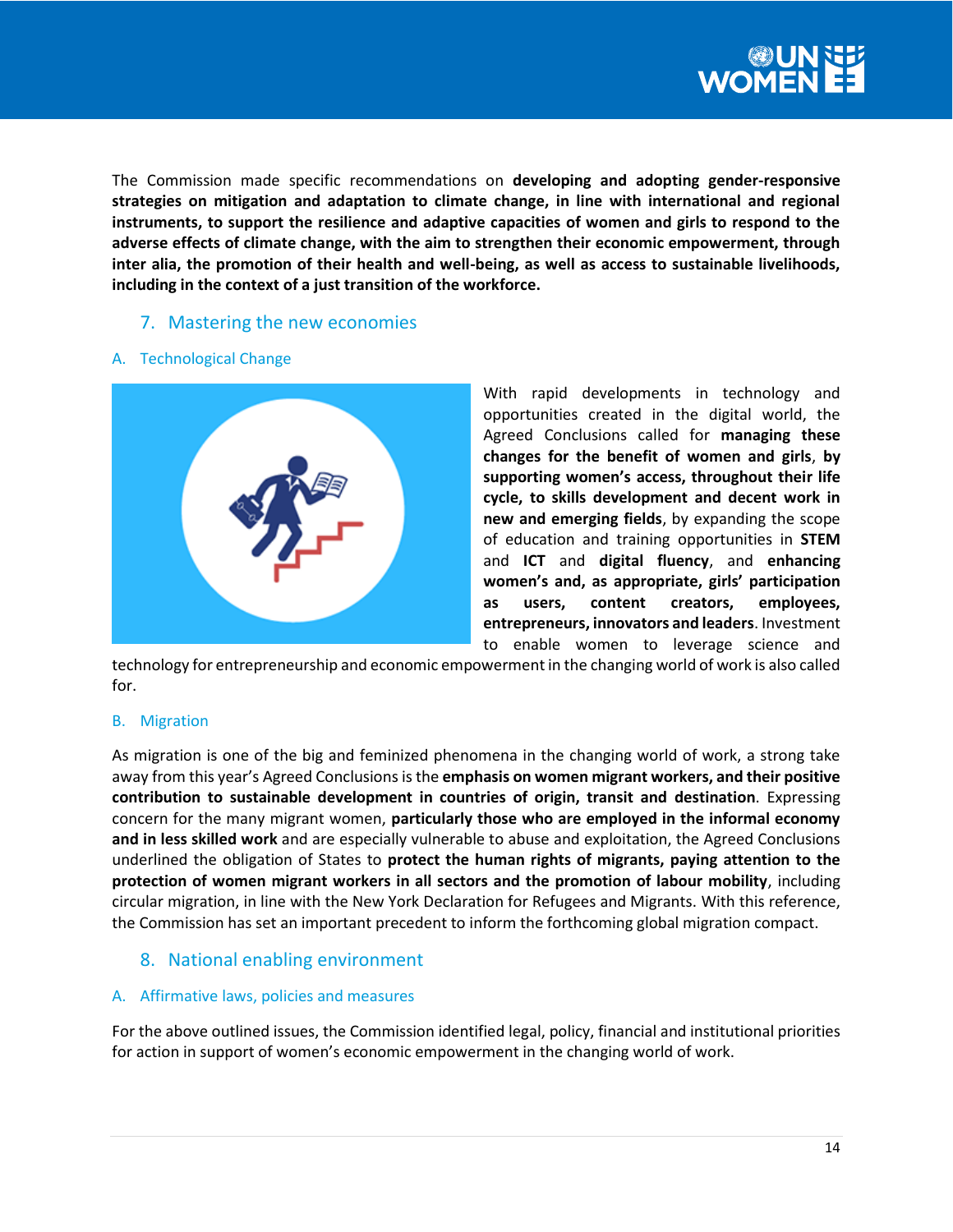#### **•** Legal Frameworks

The Commission issued a strong call for **enacting, strengthening and/or enforcing laws and regulatory frameworks that ensure equality and prohibit discrimination against women, particularly in the world of work**, including in relation to the realization of their economic rights, participation and access to labour markets, education and training, upholding the principle of equal pay for equal work or work of equal value in the public and private sectors, and access economic and productive resources.

Connected to legislation, and much more prominently than in past Agreed Conclusions, the Commission importantly asked for **effective means of redress and access to justice in cases of non-compliance and accountability for violation and abuses of human rights.** This strong emphasis on access to justice and accountability is especially important for women in the world of work.

Laws and regulatory frameworks that promote the **reconciliation and sharing of work and family responsibilities for women and men**, including by designing, implementing and promoting family responsive legislation, policies and services, are called for.

Temporary special measures were also highlighted as a tool to close the gender gaps and ensure gender equality in the labour force including in leadership and high-level positions.

#### Gender-responsive Macroeconomic and Fiscal Policies

The Commission committed to the adoption, implementation, and monitoring of the impact of, **genderresponsive macroeconomic and fiscal policies** that promote inclusive growth, women's full and productive employment and decent work, protect women's right to work and rights at work as well as mitigate the effects of economic recession.

#### National Priorities and Policy Space

The Commission reaffirmed that **Governments have the primary responsibility for the follow-up to and review of the 2030 Agenda at the national, regional and global levels.** The 2030 Agenda is to be

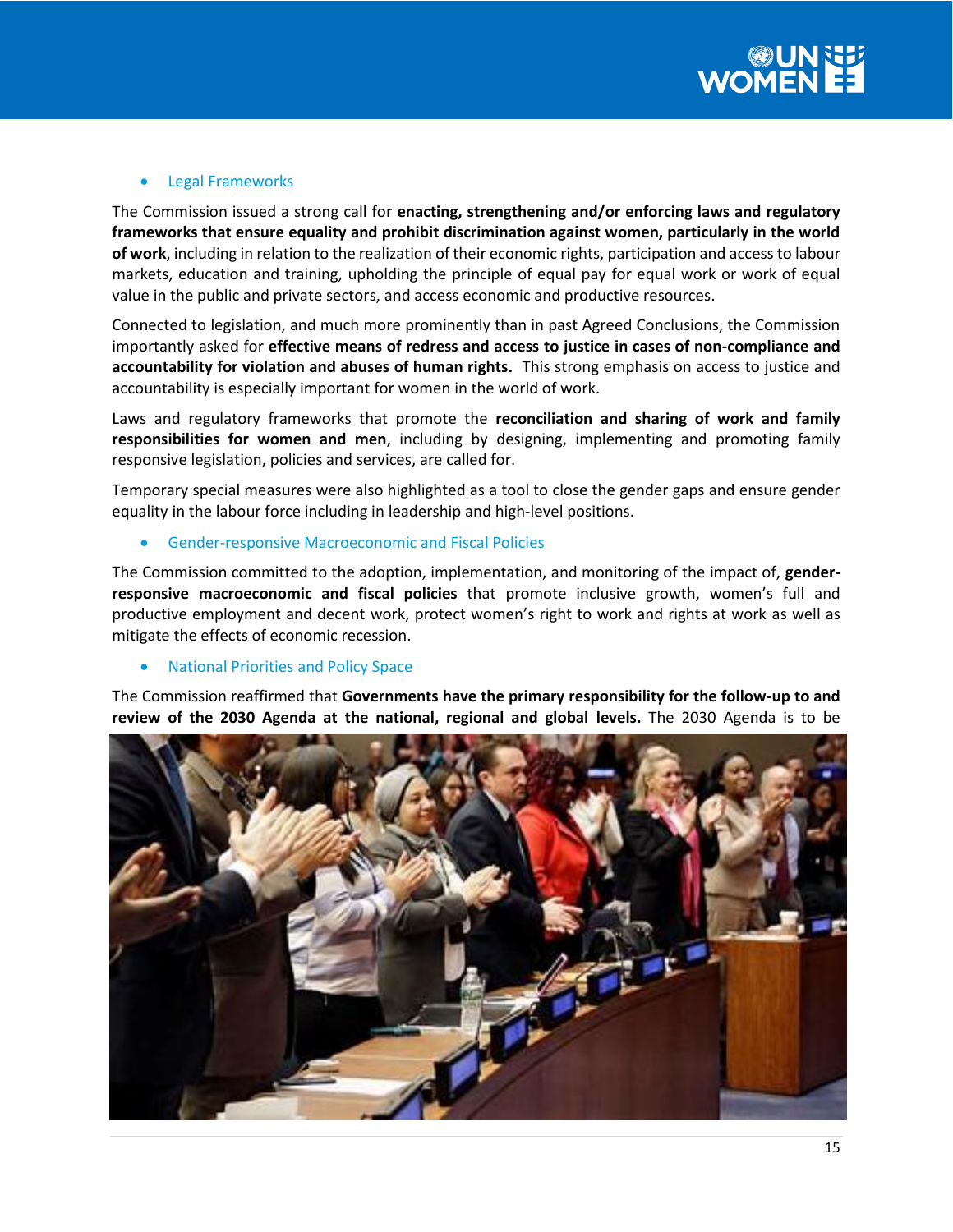implemented in a comprehensive manner, reflecting its universal, integrated and indivisible nature, considering the different national realities, capacities and levels of development and respecting each country's policy space and leadership while remaining consistent with **relevant international rules and commitments, including by developing cohesive sustainable development strategies to achieve gender equality and the empowerment of women and girls.** 

## B. Enhanced financing and investments

Increased Mobilization of Domestic Financial Resources

In line with its emphasis in CSW60, the Agreed Conclusions also recommitted Member States to take steps to significantly **increase the mobilization of domestic financial resources to close resource gaps** for achieving gender equality and the empowerment of all women and girls, with a specific focus on accelerating the achievement of women's economic empowerment in the changing world of work.

Gender-responsive Approach to Public Financial Management

Building on CSW60, concrete steps are expected to support and institutionalize a **gender-responsive approach to public financial management, including gender-responsive budgeting and tracking across all sectors of public expenditure**, to address gaps in resourcing for gender equality and the empowerment of women and girls, and ensure that **all national and sectoral plans and policies for gender equality and the empowerment of women and girls are fully costed and adequately resourced to ensure their effective implementation.**

## C. Gender responsive Institutions

National Mechanisms for Gender Equality and the Empowerment of Women

The Commission plays a key role in advocating for the leadership of national gender equality mechanisms. Thus, the continued emphasis on their strength and power to act on this agenda is very welcome, with the Commission's call to **strengthen their authority and capacity, their positioning at the highest possible level of government with sufficient funding**. Governments are expected to **mainstream a gender perspective across all relevant national and local institutions including economic, financial and labour government agencies to ensure that national planning, decision making, policy formulation and implementation, budgeting processes and institutional structures contribute to women's economic empowerment in the changing world of work**.

National Human Rights Institutions

The Agreed Conclusions once again made specific reference to the relevant contribution of national human rights institutions where they exist, this time in promoting the economic empowerment of women and their full and productive employment and decent work, as well as in advancing the implementation of the Beijing Declaration and Platform for Action and the gender-responsive implementation of the 2030 Agenda.

## D. Data, knowledge, monitoring and accountability

**Improving the collection, analysis and dissemination of gender statistics and data on the formal and informal economy to measure progress for women's economic empowerment in the changing world of work** received new emphasis. The Commission called for the continued development and enhancement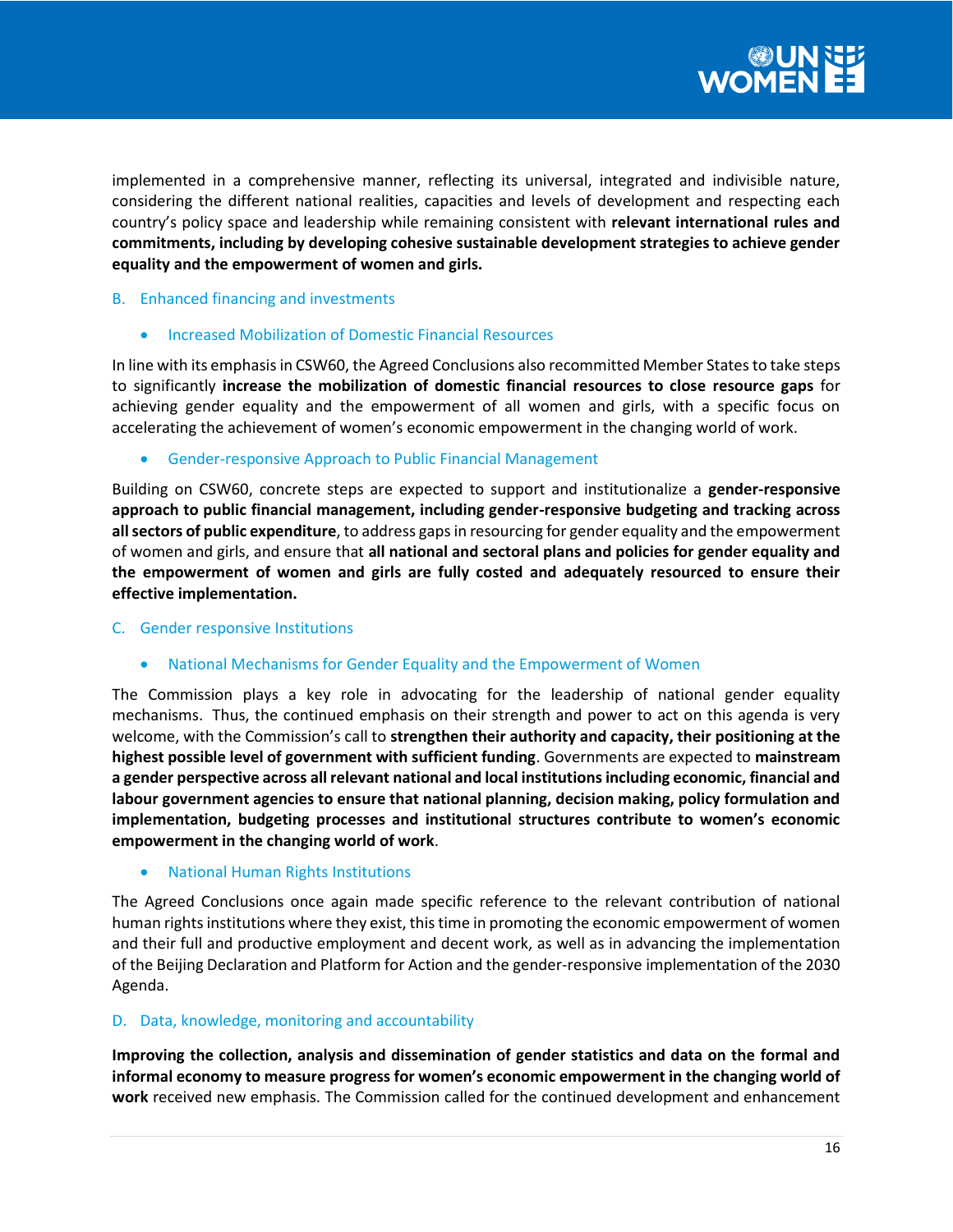

of standards and methodologies at national and international levels to improve the collection, analysis and dissemination of gender statistics and **data on the formal and informal economy, inter alia, on women's poverty, income and asset distribution within households, unpaid care work, women's access to, control and ownership of assets and productive resources, women's participation at all levels of decision-making. The increased availability of data and analysis on the gender pay gap** were also identified as critical to measure progress for women's economic empowerment in the changing world of work.

**The Commission promoted strengthening national statistical capacity,** including by enhancing the mobilization, from all sources, of **financial and technical assistance for developing countries** to systematically design, collect and ensure access to high-quality, reliable and timely data disaggregated by sex, age, income, and other characteristics relevant in national contexts.

## 9. International enabling environment

A **conducive external environment, in support of national efforts towards the economic empowerment of women**, was deemed as necessary by the Commission, an environment which includes the mobilization of adequate financial resources, capacity building, and transfer of technology on mutually agreed terms that in turn would enhance the use of enabling technologies to promote women's entrepreneurship and economic empowerment.



While reaffirming the commitments made in the Addis Ababa Action Agenda of the Third International Conference on Financing for Development, pursuing policy coherence and an enabling environment for sustainable development at all levels was seen as **important to close resource gaps in the gender equality work**. This included a call to take steps to significantly increase investment to close resource gaps, **including through the mobilization of financial resources from all sources**,

**including public, private, domestic and international resource mobilization and allocation, and to increase priority on gender equality and the empowerment of women in official development assistance**. Similarly, there is a call to ensure that official development assistance and the strengthening international cooperation, including North-South, South-South and triangular cooperation, is used effectively, to accelerate the achievement of women's economic empowerment in the changing world of work.

The Commission also urged developed countries to fully implement their respective official development assistance commitments, including the commitment made by many of them to achieve the target of 0.7 per cent of their gross national income for official development assistance to developing countries and the target of 0.15 to 0.20 per cent of their gross national income for official development assistance to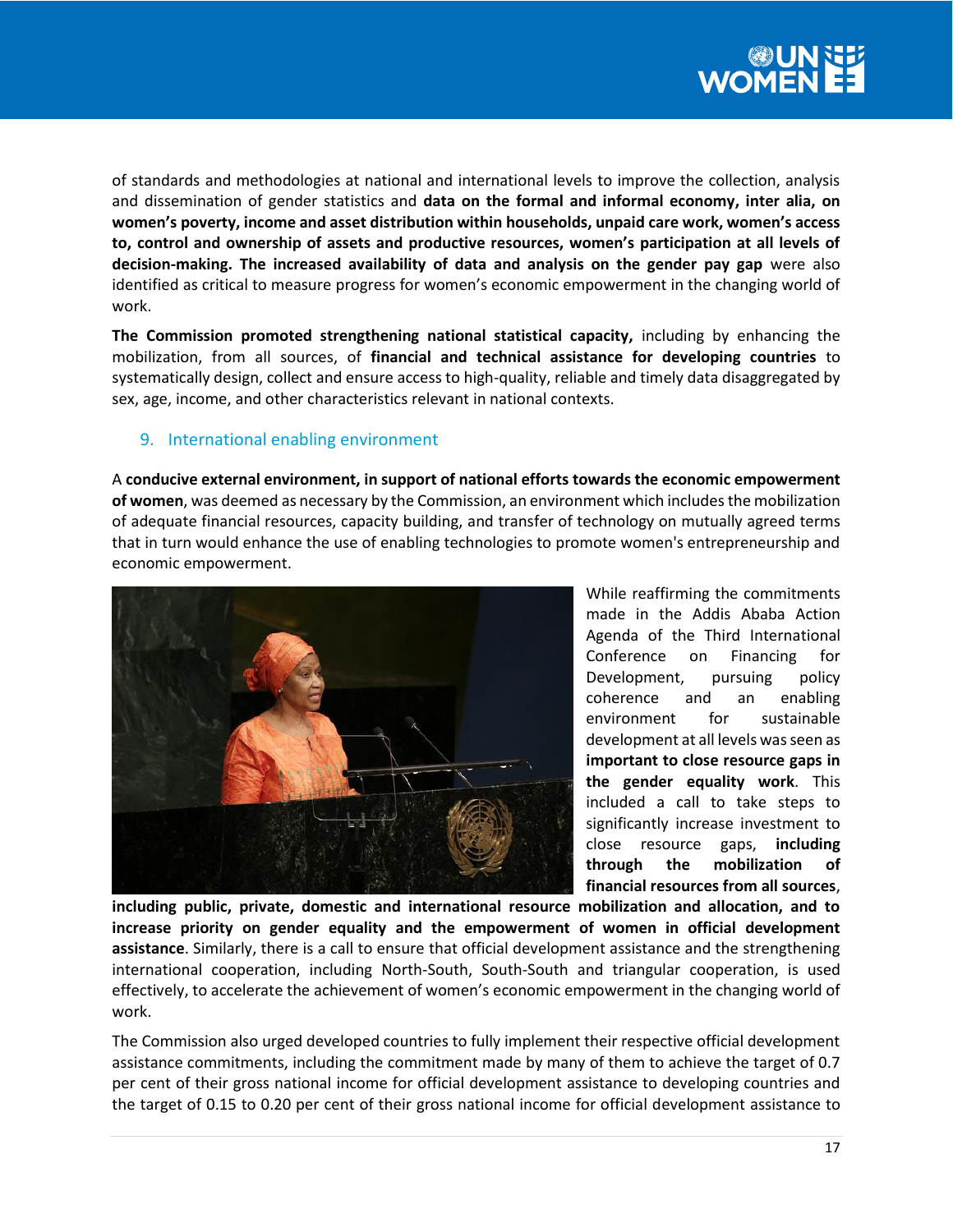least developed countries. It also encouraged developing countries to **build on the progress achieved in ensuring that official development assistance is used effectively to help meet development goals and targets and help them, inter alia, to promote women's economic empowerment in the changing world of work.**

Interestingly, echoing some of the feminist sentiment, **globalization was recognized as a phenomenon which presents challenges and opportunities for women's economic empowerment** and it was recognized that efforts must be made toward ensuring inclusive and equitable globalization for all, based on our common humanity, including women and girls and **should become an increasingly positive force for women's economic empowerment**.

# 10.Mobilizing strategic partners and game changers for women's economic empowerment in the Changing world of work

## A. CSOs, Trade Unions

The Agreed Conclusions had excellent, multiple and comprehensive references to the role of civil society organizations, as stakeholders, shapers and actors in building the ecosystem for women's economic empowerment in the changing world of work. They made the strong link to recognizing the **important role of women's and community based organizations, feminist groups, women human rights defenders, and girls and youth led organizations in placing the interests, needs and visions of women and girls** on local, national, regional and international agendas including the 2030 Agenda and in promoting women's economic empowerment and their full and productive employment and decent work, in the full effective and accelerated implementation of the Beijing Platform for Action and in the gender-responsive implementation of the 2030 Agenda, thus effectively expanding upon gains from CSW60.

Significant concerns were expressed by civil society at the time of the Commission's session in relation to the shrinking of democratic spaces for civil society. In this regard, the Commission re-committed to having an **open, inclusive and transparent engagement** with them in the implementation of the measures and policies; to promote a **safe and enabling environment** for all civil society actors as well as **increased resources and support for them at all levels towards this end**.

Another important dimension was the hard-won recognition of the **role of trade unions and social dialogue in addressing gender inequalities, the gender pay gap, and consequently the need for supporting tripartite collaboration among governments, employers and trade unions and women workers and their organizations, including trade unions and other representative organizations to remove barriers to women's economic empowerment in the changing world of work**. This is a very significant gain. Addressing a major lacuna, it also **encourages women's participation in trade unions, workers and employers' organizations** and for these organizations to effectively represent women workers' interests.

## B. Role of the Private Sector

The private sector is a major employer and arena for the realization of women's economic empowerment and therefore the Commission set out key asks on the **role and responsibilities of a gender-responsive and socially accountable private sector**.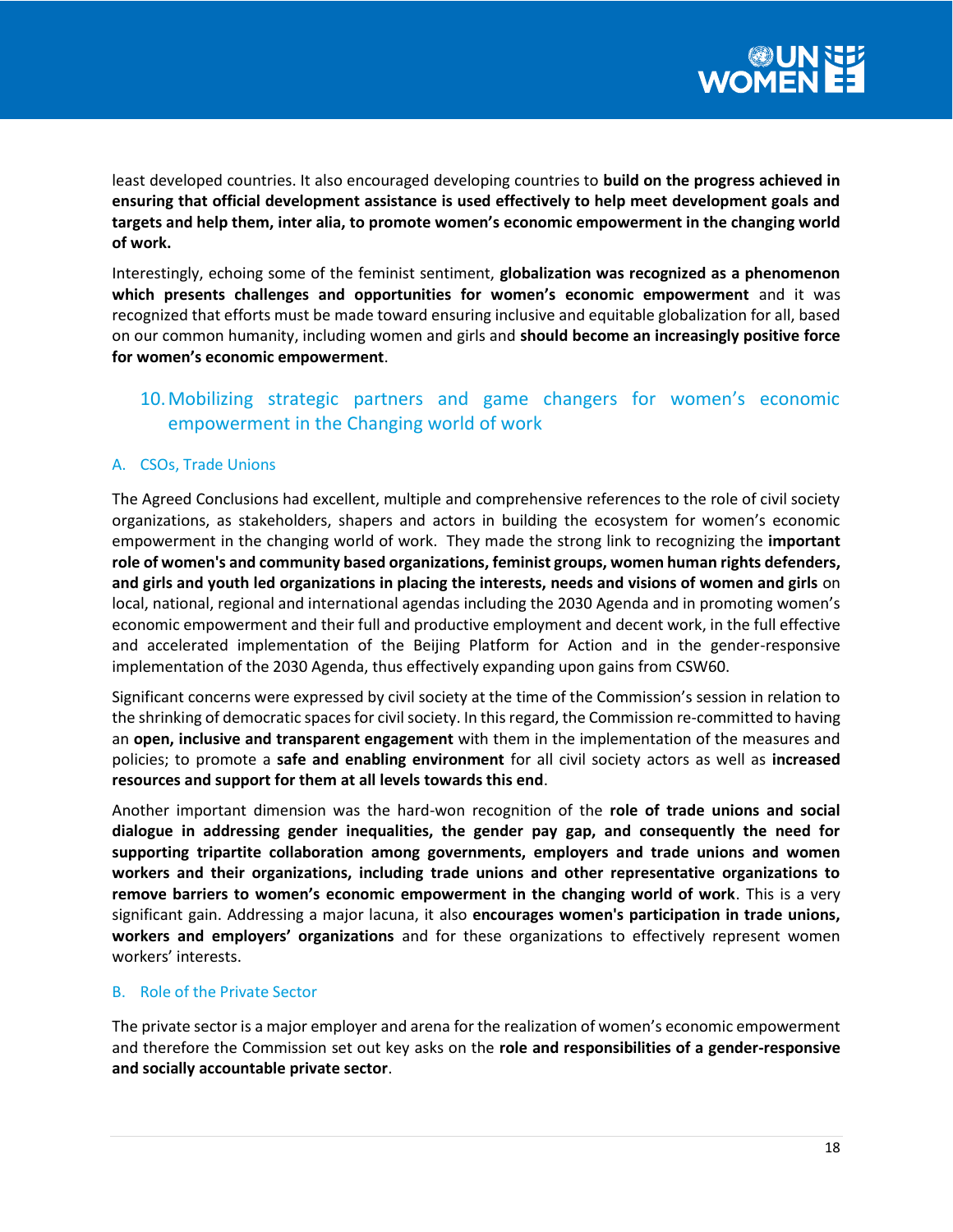

The Commission **highly encouraged workplace environments and institutional practices that value all workers and offer them equal opportunities to reach their full potential and considered gender mainstreaming to be a necessary dimension of human resources management.** It recognized the importance of the Women's Empowerment Principles established by UN Women and the Global Compact, for the private sector, as well as the importance of considering a gender perspective while undertaking **value chain analyses to inform the design and implementation of policies and programmes that promote and protect women's right to work and rights at work in global value chains**.

The Commission also encouraged **women's entrepreneurship**, including by improving access to financing and investment opportunities, tools of trade, business development, and training in order to **increase the share of trade and procurement from women's enterprises, including micro, small and medium, cooperatives and self-help groups in both the public and private sectors**.

## C. Men and Boys

The role of men and boys reinforced previous iterations. **Importantly, Member States were committed to fully engage men and boys as strategic partners and allies by designing and implementing national policies and programmes** that address the roles and responsibilities of men and boys including the equal sharing of responsibilities in caregiving and domestic work. The Commission also encouraged men and boys to engage fully as agents and beneficiaries of change with the aim to achieving the elimination of all forms of discrimination and violence against women and girls, by **understanding and addressing the root causes of gender inequality, unequal power relations, gender stereotypes, negative social norms** as a contribution to women's economic empowerment in the changing world of work.

## D. Young Women's Empowerment and Youth Dividend

**Young women's empowerment and youth actors in engendering the world of work was centrally and deeply addressed from all sides in the Agreed Conclusions**. Apart from being generically covered by references to women and girls in several contexts, young women's economic empowerment in the changing world of work was particularly highlighted in relation to **addressing structural barriers and stereotypes faced in the transition from school to work and the role of Member States in implementing policies and programmes aimed at the elimination of such structural barriers**. The Commission promoted enhancing emphasis on quality education, including communications and technology education for girls, to ensure that young women entering the labour market have opportunities to obtain full and productive employment, equitable compensation and decent work. The Commission also requested Member States to address the specific needs of young mothers by designing, and implementing and revising educational policies to allow young women to remain in and return to school.

## E. Role of the Media

It was significant that the Commission recognized the important role the media can play in the achievement of gender equality and women's economic empowerment, including through non**discriminatory and gender-sensitive coverage and by eliminating gender stereotypes**, including those perpetuated by commercial advertisements; and **encourage training** of those who work in the media and the **development and strengthening of self-regulatory mechanisms to promote balanced and nonstereotypical portrayals of women and girls**, which contribute to the empowerment of women and girls and the elimination of discrimination against and exploitation of women and girls.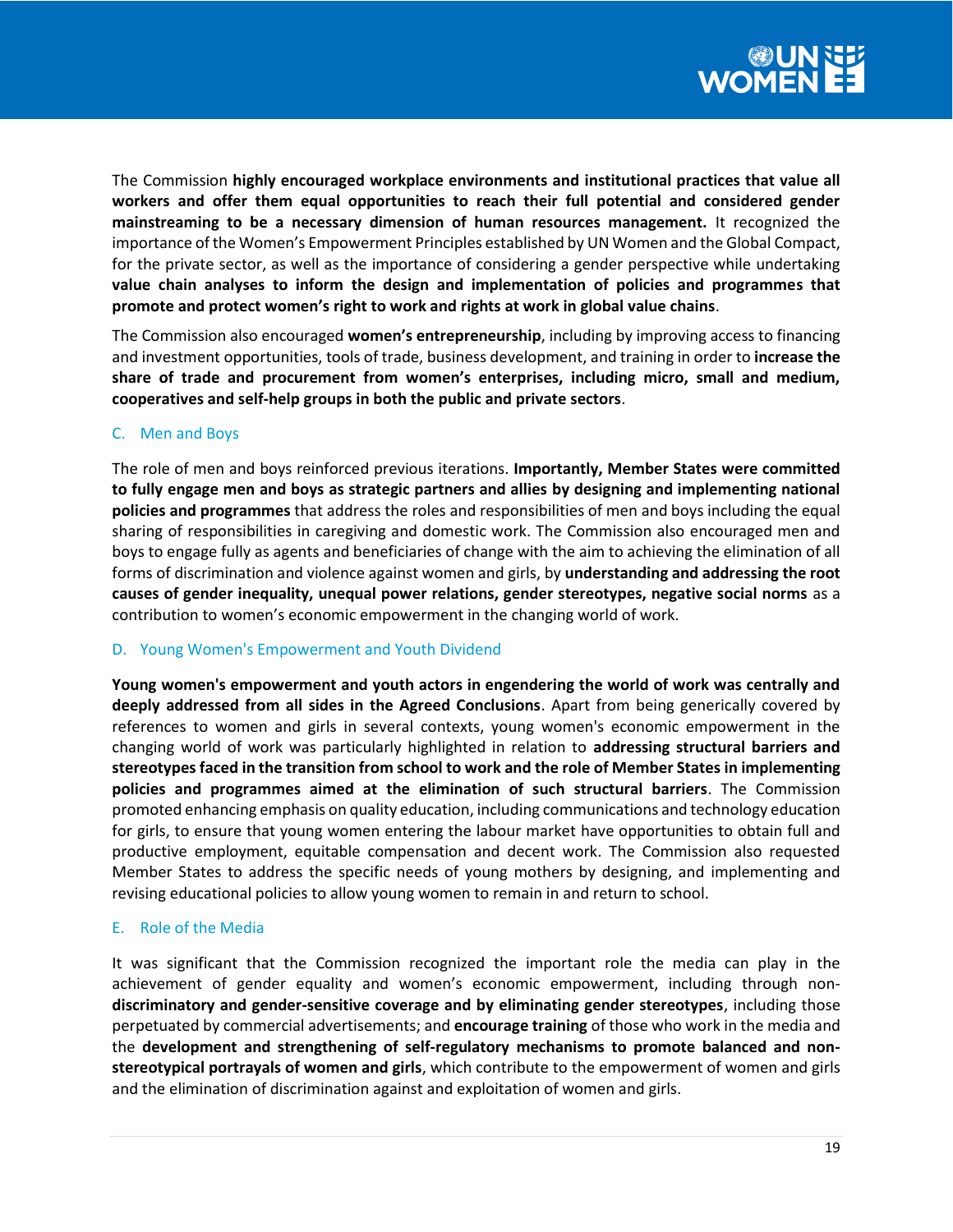

## **F.** The Role of the United Nations and UN Women

While taking note of the Secretary-General's High-level Panel on Women's Economic Empowerment, the Commission called upon the United Nations system entities, within their respective mandates, to support States in their efforts to achieve women's economic empowerment in the changing world of work.

ILO's role was implicitly recognized in the references to ILO core conventions and standards, the 1998 ILO Declaration on Fundamental Principles and Rights at Work as well as the decent work agenda, which needs to be upheld for the realization of women's right to work and rights at work and that are critical for women's economic



empowerment. UN Women will continue to leverage its strong partnership with ILO to advance their common goal on achieving women's economic empowerment in the changing world of work.

**UN-Women was called upon to continue to play a central role in promoting gender equality and the empowerment of women and girls and in supporting governments and national women's machineries, upon their request, in coordinating the United Nations system and in mobilizing civil society, the private sector, employers' organizations and trade unions and other relevant stakeholders, at all levels**, in support of the full, effective and accelerated implementation of the Beijing Declaration and Platform for Action and the gender-responsive implementation of the 2030 Agenda towards women's economic empowerment in the changing world of work.

# 11.Conclusion

With the adoption of the CSW61 Agreed Conclusions by consensus, a strong sense of accomplishment, progress and sense of purpose was obvious. The exemplary role of the CSW61 Chair, Ambassador Antonia de Aguiar Patriota of Brazil and of facilitator of the Agreed Conclusions related negotiations, Fatma Al Zahraa Hassan of Egypt were to truly be recognized and applauded.

Several countries and groups of countries voiced their satisfaction with the results achieved, highlighting a range of gains they considered to be especially timely and pertinent, and a strong basis for follow-up action. There was also disappointment about areas where not enough progress was made. And finally, several interpretive statements were made indicating countries' understanding of the content of the Agreed Conclusions or of specific paragraphs.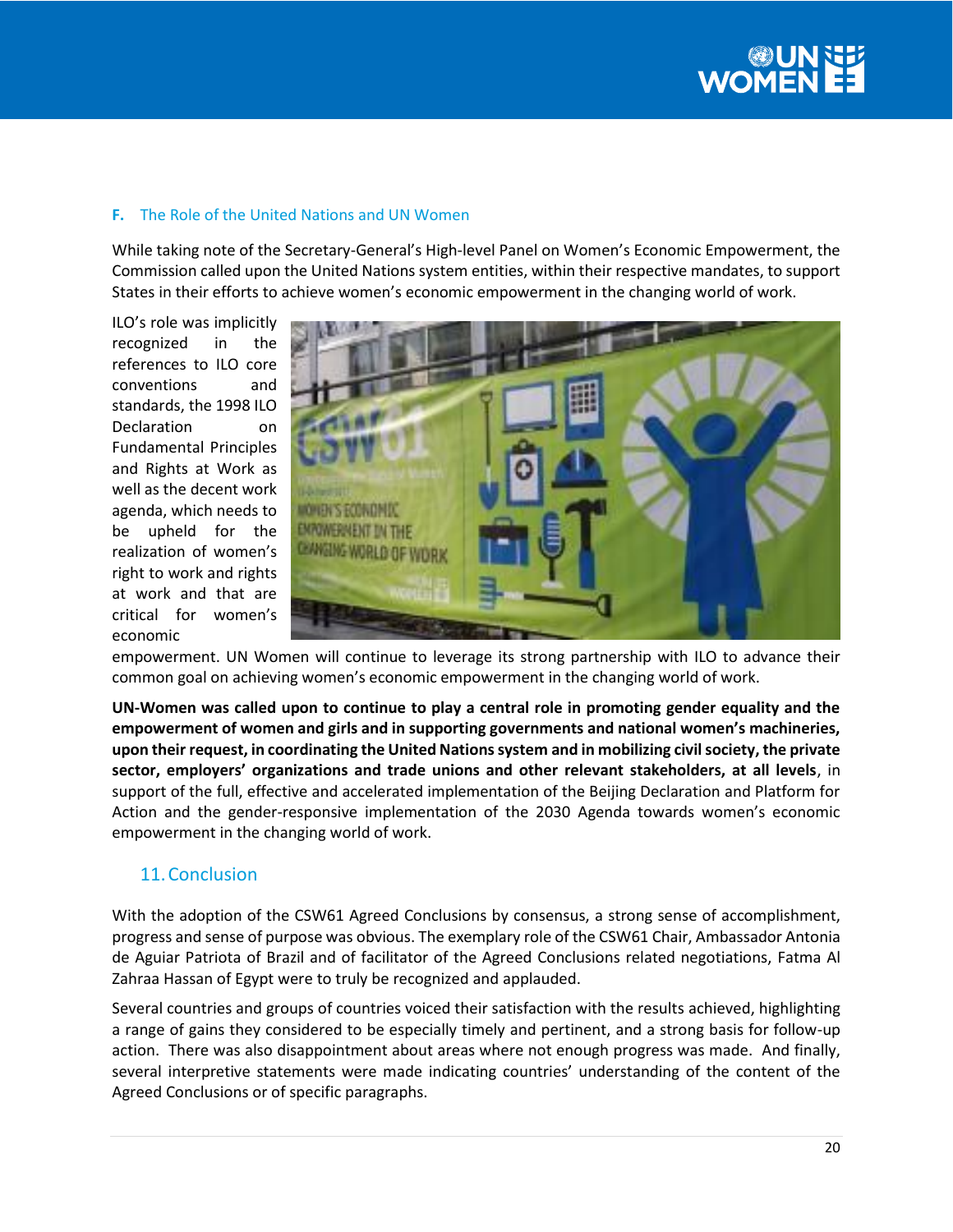

As the analysis of CSW61 Agreed Conclusions makes clear, the veritable Global Plan of Action and the Ecosystem of the Strategic Enablers is a formidable achievement in our journey to a Planet 50/50 on women's economic empowerment in the changing world of work, and in its feminist transformation. We are very pleased that civil society and the youth assessments have reinforced this take away. This is despite persisting and new geopolitical challenges and pushback. Of course, it was clear that this has redoubled the resolve of the champion countries and NGOs to push forward with a progressive agenda on gender equality and the empowerment of women.

We must now disseminate widely this outcome of CSW61 and its significance for the larger GEWE cause as well as sustainable development, human rights and peace and security projects, among all stakeholders – governments, corporate sector, civil society, academia, media, young women and men, and faith-based organizations. Our advocacy must also strongly support Member States' implementation of these commitments at all levels. We must contribute to strengthening the data and knowledge hub, build accountability, engage in advocacy campaigns including thematic ones such as that on equal pay, mobilize the UN system and work with ILO and the 'game changers' for movement building on women's economic empowerment in the changing world of work.

# **IV. Participation and outreach**

This year's 61<sup>st</sup> session saw some of the highest numbers in terms of participation of Member States, and of organization of meetings and events. Representatives from 162 Member States, including 89 ministers, and more than 3900 civil society participants from more than 580 organizations and 138 countries attended the session. Additionally, NGOs had submitted 131 written statements to the Commission. A combined number of more than 600 events were hosted by Member States, UN entities and civil society on the side-lines of the two-week session; approximately 200 took place on UN premises while roughly 400 were staged within the proximity of the UN compound.

Our advocacy and communications outreach before, during and after the CSW61 as well in the context of the International Women's Day (IWD) made big waves and had wide impact – online and offline. Overall, 53 country offices reported a total of 134 IWD events in 2017. Almost 4,000 media reports in 90 countries covered IWD and CSW. On social media, we reached a whopping 1.2 billion users on IWD and some 170 million during CSW. Video and photo views in March reached an all-time high with almost 2 million video views on Facebook, 420,000 on YouTube and over 400,000 on Flickr. Our websit[e unwomen.org](http://unwomen.org/) saw some 800,000 unique visitors in March.

# **V. Civil society movement building**

On the margins of CSW61, for the first time in the CSW's history, a Secretary-General's Town Hall meeting with civil society, moderated by UN Women Executive Director Phumzile Mlambo-Ngcuka, was organized. It aimed at discussing the challenges, opportunities and the way forward to ensure gender equality and women's empowerment, including how the UN can deliver on its own commitments on gender equality.





Many of the side events, including the launch of the Equal Pay Platform of Champions, the *'the personal is political'* short films series, and panel

discussions on the role of men and boys and faith actors in challenging stereotypes and addressing social